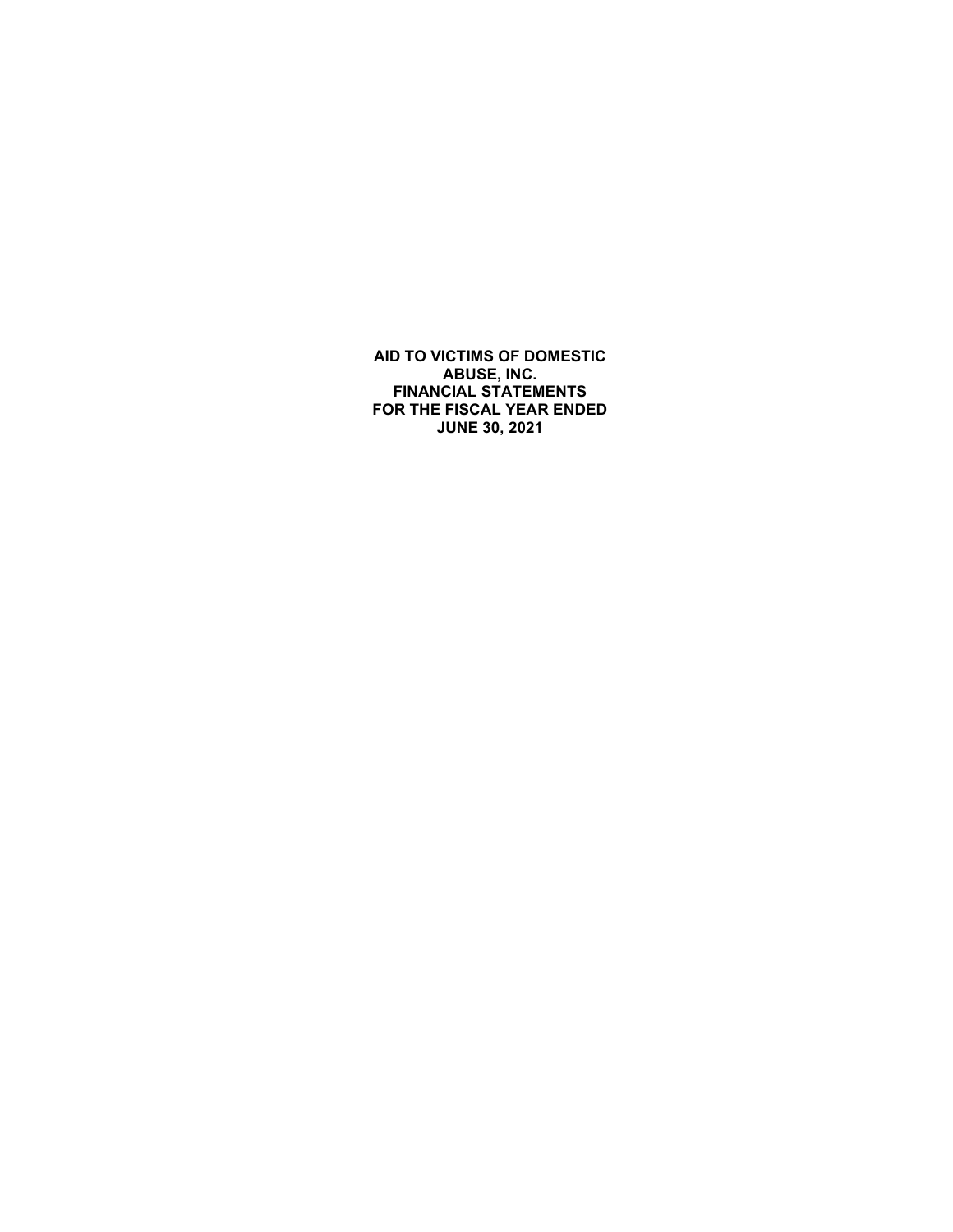### **AID TO VICTIMS OF DOMESTIC ABUSE, INC. FINANCIAL STATEMENTS FOR THE FISCAL YEAR ENDED JUNE 30, 2021**

# **TABLE OF CONTENTS**

 **PAGE**

|                                                                                                                                                                                         | $1 - 2$        |
|-----------------------------------------------------------------------------------------------------------------------------------------------------------------------------------------|----------------|
| <b>Financial Statements</b>                                                                                                                                                             |                |
|                                                                                                                                                                                         | 3              |
|                                                                                                                                                                                         | $\overline{4}$ |
|                                                                                                                                                                                         | 5              |
|                                                                                                                                                                                         | 6              |
|                                                                                                                                                                                         |                |
|                                                                                                                                                                                         | 14             |
| Notes to Schedule of Expenditures of Federal Awards and State Financial Assistance                                                                                                      | 15             |
| Independent Auditor's Report on Internal Control over Financial Reporting and on Compliance<br>and Other Matters Based on an Audit of Financial Statements Performed in Accordance with |                |
| Independent Auditor's Report on Compliance for Each Major Program and on                                                                                                                |                |
|                                                                                                                                                                                         | 20             |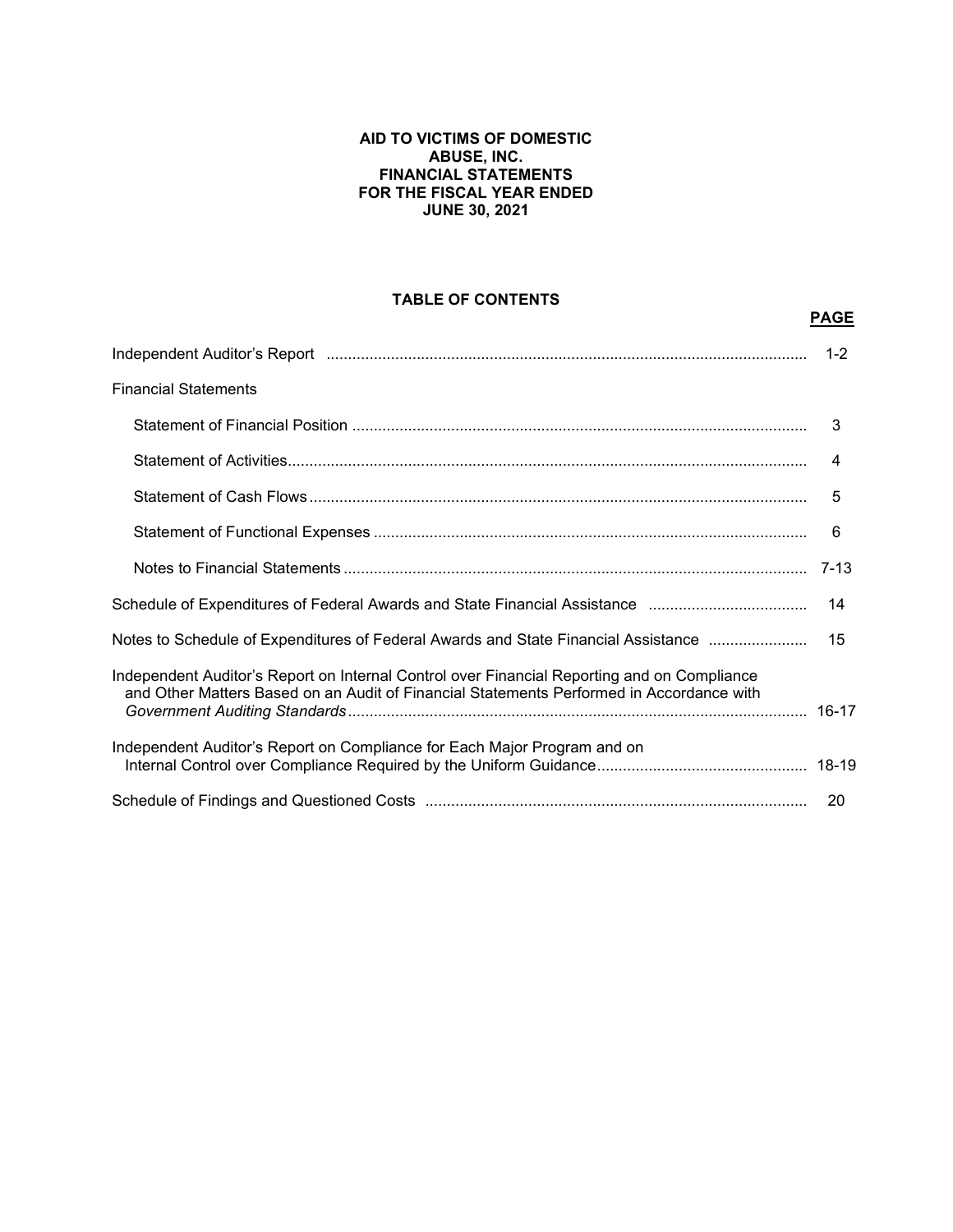

951 Yamato Road · Suite 280 Boca Raton, Florida 33431 (561) 994-9299 ▪ (800) 299-4728 Fax (561) 994-5823 www.graucpa.com

# **INDEPENDENT AUDITOR'S REPORT**

Board of Directors Aid to Victims of Domestic Abuse, Inc. Delray Beach, Florida

### **Report on the Financial Statements**

We have audited the accompanying financial statements of Aid to Victims of Domestic Abuse, Inc. (a nonprofit organization) (the "Organization"), which comprise the statement of financial position as of June 30, 2021, and the related statements of activities, functional expenses and cash flows for the fiscal year then ended, and the related notes to the financial statements.

#### **Management's Responsibility for the Financial Statements**

Management is responsible for the preparation and fair presentation of these financial statements in accordance with accounting principles generally accepted in the United States of America; this includes the design, implementation, and maintenance of internal control relevant to the preparation and fair presentation of financial statements that are free from material misstatement, whether due to fraud or error.

#### **Auditor's Responsibility**

Our responsibility is to express opinions on these financial statements based on our audit. We conducted our audit in accordance with auditing standards generally accepted in the United States of America and the standards applicable to financial audits contained in *Government Auditing Standards*, issued by the Comptroller General of the United States. Those standards require that we plan and perform the audit to obtain reasonable assurance about whether the financial statements are free from material misstatement.

An audit involves performing procedures to obtain audit evidence about the amounts and disclosures in the financial statements. The procedures selected depend on the auditor's judgment, including the assessment of the risks of material misstatement of the financial statements, whether due to fraud or error. In making those risk assessments, the auditor considers internal control relevant to the entity's preparation and fair presentation of the financial statements in order to design audit procedures that are appropriate in the circumstances, but not for the purpose of expressing an opinion on the effectiveness of the entity's internal control. Accordingly, we express no such opinion. An audit also includes evaluating the appropriateness of accounting policies used and the reasonableness of significant accounting estimates made by management, as well as evaluating the overall presentation of the financial statements.

We believe that the audit evidence we have obtained is sufficient and appropriate to provide a basis for our audit opinion.

#### **Opinion**

In our opinion, the financial statements referred to above present fairly, in all material respects, the financial position of Aid to Victims of Domestic Abuse as of June 30, 2021, and the changes in its net assets and its cash flows for the fiscal year then ended in accordance with accounting principles generally accepted in the United States of America.

### **Report on Summarized Comparative Information**

We have previously audited the Organization's 2020 financial statements, and we expressed an unmodified audit opinion on those audited financial statements in our report dated October 22, 2020. In our opinion, the summarized comparative information presented herein as of and for the fiscal year ended June 30, 2020, is consistent, in all material respects, with the audited financial statements from which it has been derived.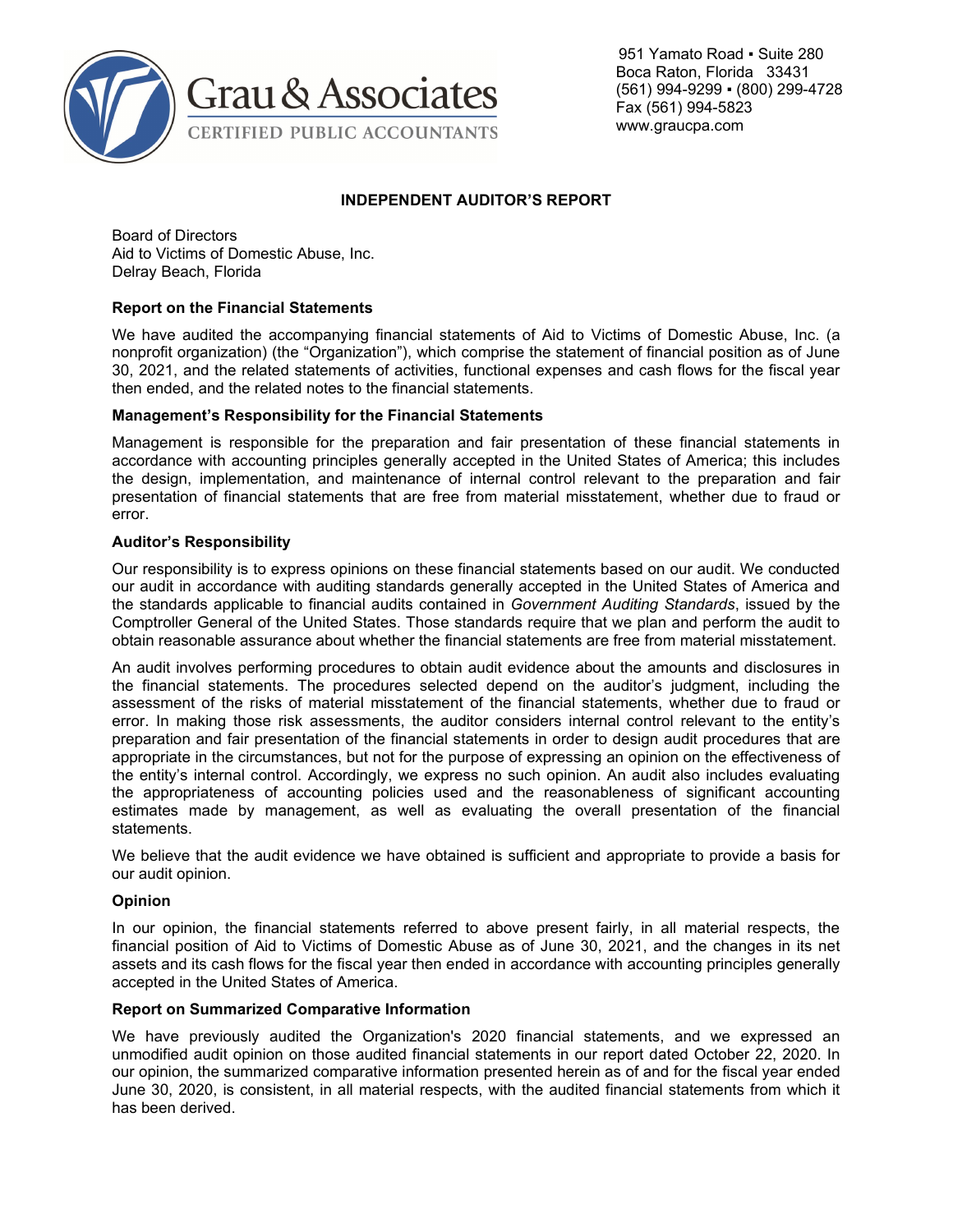### **Other Matters**

#### *Other Information*

Our audit was conducted for the purpose of forming an opinion on the financial statements as a whole. The accompanying schedule of expenditures of federal awards and state financial assistance, as required by Title 2 U.S. *Code of Federal Regulations* (CFR) Part 200, *Uniform Administrative Requirements, Cost Principles, and Audit Requirements for Federal Awards* and Chapter 10.650, Rules of the Auditor General is presented for purposes of additional analysis and is not a required part of the financial statements. Such information is the responsibility of management and was derived from and relates directly to the underlying accounting and other records used to prepare the financial statements. The information has been subjected to the auditing procedures applied in the audit of the financial statements and certain additional procedures, including comparing and reconciling such information directly to the underlying accounting and other records used to prepare the financial statements or to the financial statements themselves, and other additional procedures in accordance with auditing standards generally accepted in the United States of America. In our opinion, the information is fairly stated, in all material respects, in relation to the financial statements as a whole.

## **Other Reporting Required by** *Government Auditing Standards*

In accordance with *Government Auditing Standards*, we have also issued our report dated November 10, 2021, on our consideration of the Organization's internal control over financial reporting and on our tests of its compliance with certain provisions of laws, regulations, contracts, and grant agreements and other matters. The purpose of that report is to describe the scope of our testing of the effectiveness of internal control over financial reporting and compliance and the results of that testing, and not to provide an opinion on internal control over financial reporting or on compliance. That report is an integral part of an audit performed in accordance with *Government Auditing Standards* in considering the Organization's internal control over financial reporting and compliance.

Dear & Association

November 10, 2021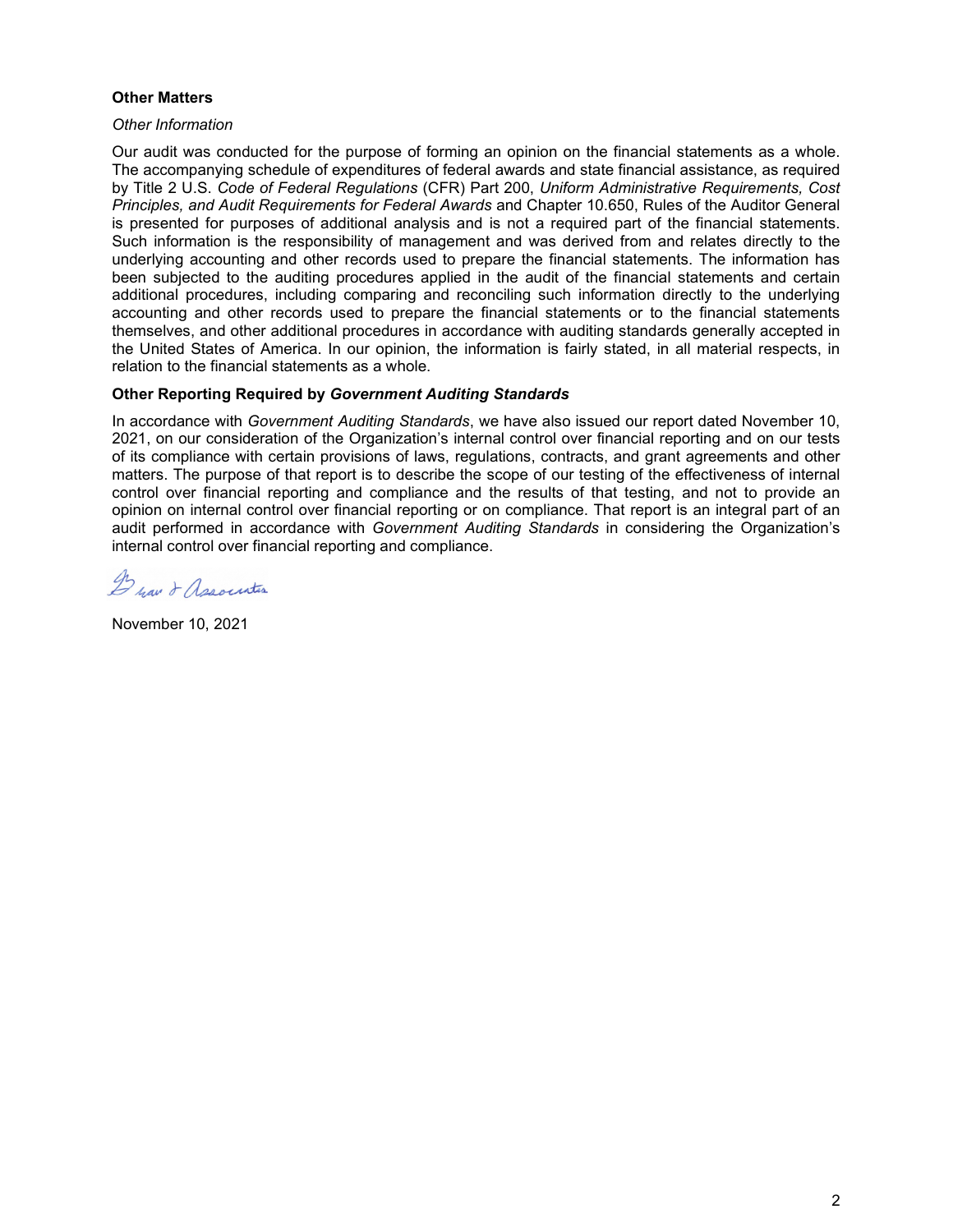## **AID TO VICTIMS OF DOMESTIC ABUSE, INC. STATEMENT OF FINANCIAL POSITION JUNE 30, 2021 WITH SUMMARIZED FINANCIAL INFORMATION FOR JUNE 30, 2020**

|                                                  | 2021                                      |                     |    |                |    |             | 2020            |
|--------------------------------------------------|-------------------------------------------|---------------------|----|----------------|----|-------------|-----------------|
|                                                  | <b>Without Donor</b><br><b>With Donor</b> |                     |    |                |    |             |                 |
| <b>ASSETS</b>                                    |                                           | <b>Restrictions</b> |    | Restrictions   |    | Total       | Total           |
| Cash and cash equivalents                        | \$                                        | 210,567             | \$ | 186,477        | \$ | 397,044     | \$<br>294,872   |
| Investments                                      |                                           | 146,837             |    |                |    | 146,837     | 122,729         |
| Grants and contributions receivable              |                                           | 334,764             |    |                |    | 334,764     | 358,778         |
| Other receivables                                |                                           | 4,550               |    |                |    | 4,550       | 10,814          |
| Prepaid expenses                                 |                                           | 42,406              |    |                |    | 42,406      | 27,960          |
| Property and equipment, net                      |                                           | 2,361,751           |    |                |    | 2,361,751   | 2,415,901       |
| Other assets                                     |                                           | 24,771              |    |                |    | 24,771      | 24,103          |
| <b>Total assets</b>                              | \$                                        | 3,125,646           | \$ | 186,477        | \$ | 3,312,123   | \$<br>3,255,157 |
| <b>LIABILITIES AND NET ASSETS</b>                |                                           |                     |    |                |    |             |                 |
| <b>LIABILITIES</b>                               |                                           |                     |    |                |    |             |                 |
| Accounts payable                                 | \$                                        | 10,273              | \$ |                | \$ | 10,273      | \$<br>3,830     |
| Accrued expenses                                 |                                           | 122,603             |    |                |    | 122,603     | 104,243         |
| Line of credit                                   |                                           | 331,086             |    |                |    | 331,086     | 150,000         |
| <b>Promissory Note</b>                           |                                           |                     |    |                |    |             | 96,000          |
| Deferred revenue                                 |                                           | 126,466             |    |                |    | 126,466     | 67,364          |
| <b>Total liabilities</b>                         |                                           | 590,428             |    | $\blacksquare$ |    | 590,428     | 421,437         |
| <b>NET ASSETS</b><br>With donor restrictions     |                                           |                     |    |                |    |             |                 |
| Purpose restricted<br>Without donor restrictions |                                           |                     |    | 186,477        |    | 186,477     | 205,810         |
| Undesignated                                     |                                           | 2,535,218           |    |                |    | 2,535,218   | 2,627,910       |
| Total net assets                                 |                                           | 2,535,218           |    | 186,477        |    | 2,721,695   | 2,833,720       |
| Total liabilities and net assets                 | \$                                        | 3,125,646           | \$ | 186,477        |    | \$3,312,123 | \$3,255,157     |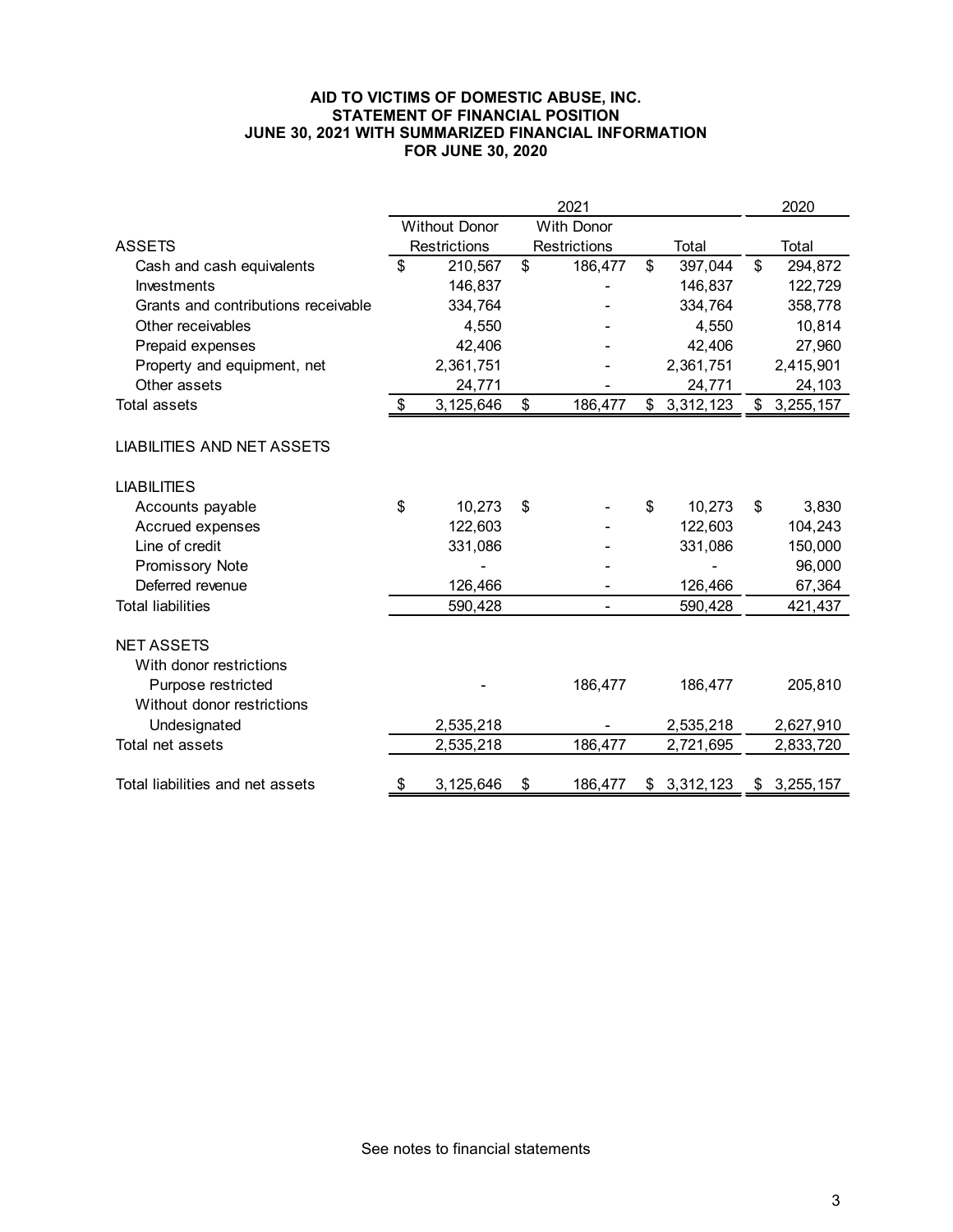### **AID TO VICTIMS OF DOMESTIC ABUSE, INC. STATEMENT OF ACTIVITIES YEAR ENDED JUNE 30, 2021 WITH SUMMARIZED FINANCIAL INFORMATION FOR THE YEAR ENDED JUNE 30, 2020**

|                                    | 2021                                      |                     |    |              |    |            |    | 2020        |
|------------------------------------|-------------------------------------------|---------------------|----|--------------|----|------------|----|-------------|
|                                    | <b>With Donor</b><br><b>Without Donor</b> |                     |    |              |    |            |    |             |
|                                    |                                           | <b>Restrictions</b> |    | Restrictions |    | Total      |    | Total       |
| Revenues and Support:              |                                           |                     |    |              |    |            |    |             |
| Contributions                      | \$                                        | 571,747             | \$ | 80,202       | \$ | 651,949    | \$ | 947,445     |
| Contributions - donation in-kind   |                                           | 37,200              |    |              |    | 37,200     |    |             |
| <b>Grants from United Way</b>      |                                           | 248,220             |    |              |    | 248,220    |    | 202,416     |
| Grants from governmental           |                                           |                     |    |              |    |            |    |             |
| agencies (includes local agencies) |                                           | 2,266,329           |    |              |    | 2,266,329  |    | 1,980,144   |
| Special events, net                |                                           | 115,898             |    |              |    | 115,898    |    | 132,162     |
| Interest income                    |                                           | 22,893              |    |              |    | 22,893     |    | 3,407       |
| Other income                       |                                           | 10,000              |    |              |    | 10,000     |    | 3,940       |
| Gain upon debt extinguisment       |                                           | 96,000              |    |              |    | 96,000     |    |             |
|                                    |                                           | 3,368,287           |    | 80,202       |    | 3,448,489  |    | 3,269,514   |
| Net assets released from           |                                           |                     |    |              |    |            |    |             |
| restrictions                       |                                           | 99,535              |    | (99, 535)    |    |            |    |             |
|                                    |                                           | 3,467,822           |    |              |    | 3,448,489  |    | 3,269,514   |
| Total support and revenues         |                                           |                     |    | (19, 333)    |    |            |    |             |
| Expenses                           |                                           |                     |    |              |    |            |    |             |
| Program services                   |                                           | 3,192,604           |    |              |    | 3,192,604  |    | 3,003,141   |
| Supporting services:               |                                           |                     |    |              |    |            |    |             |
| General and administration         |                                           | 153,650             |    |              |    | 153,650    |    | 198,180     |
| Fund raising                       |                                           | 214,260             |    |              |    | 214,260    |    | 127,334     |
| Total expenses                     |                                           | 3,560,514           |    |              |    | 3,560,514  |    | 3,328,655   |
| Change in net assets               |                                           | (92, 692)           |    | (19, 333)    |    | (112, 025) |    | (59, 141)   |
| Net assets, beginning of year      |                                           | 2,627,910           |    | 205,810      |    | 2,833,720  |    | 2,892,861   |
| Net assets, end of year            | \$                                        | 2,535,218           | \$ | 186,477      | \$ | 2,721,695  |    | \$2,833,720 |

See notes to financial statements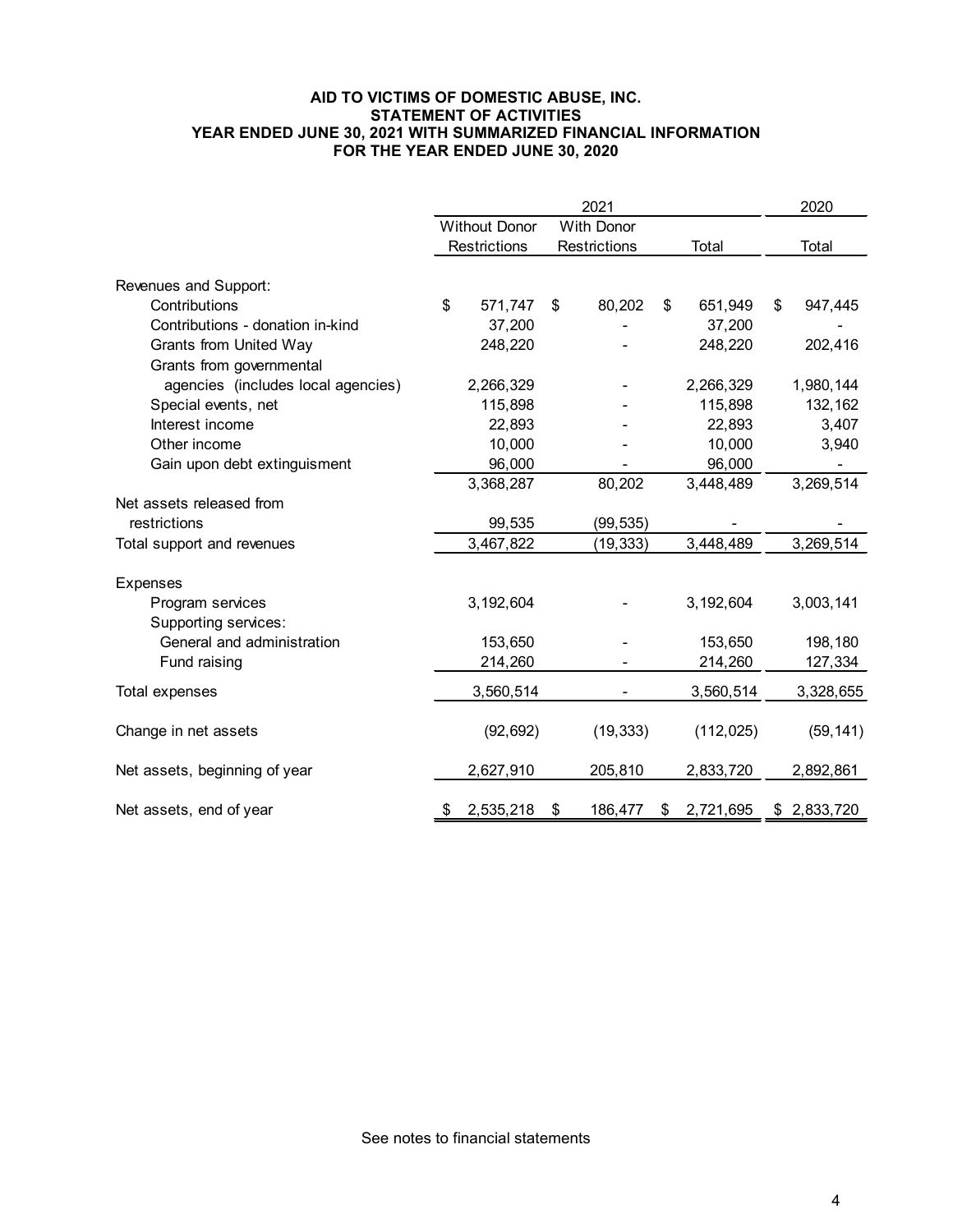### **AID TO VICTIMS OF DOMESTIC ABUSE, INC. STATEMENT OF CASH FLOWS YEAR ENDED JUNE 30, 2021 WITH SUMMARIZED FINANCIAL INFORMATION FOR THE YEAR ENDED JUNE 30, 2020**

|                                                                                             |    | 2021       |    | 2020       |
|---------------------------------------------------------------------------------------------|----|------------|----|------------|
|                                                                                             |    |            |    |            |
| CASH FLOWS FROM OPERATING ACTIVITIES                                                        |    |            |    |            |
| Change in Net Assets                                                                        | \$ | (112, 025) | \$ | (59, 141)  |
| Adjustments to reconcile change in net assets to                                            |    |            |    |            |
| net cash provided (used in) by operating activities:                                        |    |            |    |            |
| (Gain) upon debt extinguisment                                                              |    | (96,000)   |    |            |
| Contributions - donation in-kind                                                            |    | (37, 200)  |    |            |
| Depreciation expense                                                                        |    | 138,787    |    | 128,198    |
| (Increase) decrease in:                                                                     |    |            |    |            |
| Grants receivable                                                                           |    | 24,014     |    | (129, 638) |
| Other receivables                                                                           |    | 6,264      |    | (10, 235)  |
| Prepaid expenses                                                                            |    | (14, 446)  |    | (16, 914)  |
| Other assets                                                                                |    | (668)      |    | (18, 667)  |
| Increase (decrease) in:                                                                     |    |            |    |            |
| Accounts payable                                                                            |    | 6,443      |    | 1,372      |
| Accrued expenses                                                                            |    | 18,360     |    | 32,195     |
| Deferred revenues                                                                           |    | 59,102     |    | 35,740     |
| NET CASH PROVIDED (USED IN) BY OPERATING ACTIVITIES                                         |    | (7, 369)   |    | (37,090)   |
| CASH FLOWS FROM INVESTING ACTIVITIES                                                        |    |            |    |            |
| Sale (purchase) of investments                                                              |    | (24, 109)  |    | (3,388)    |
| Purchase of fixed assets                                                                    |    | (47, 436)  |    | (82, 285)  |
| NET CASH (USED IN) INVESTING ACTIVITIES                                                     |    | (71, 545)  |    | (85, 673)  |
| CASH FLOWS FROM FINANCING ACTIVITIES                                                        |    |            |    |            |
|                                                                                             |    |            |    |            |
| Proceeds from/(repayment of) line of credit<br>Proceeds from/(repayment of) promissory note |    | 181,086    |    | 96,000     |
|                                                                                             |    |            |    |            |
| NET CASH PROVIDED BY (USED IN) FINANCING ACTIVITIES                                         |    | 181,086    |    | 96,000     |
| NET INCREASE (DECREASE) IN CASH AND CASH EQUIVALENTS                                        |    | 102,172    |    | (26, 763)  |
| CASH AND CASH EQUIVALENTS AT BEGINNING OF YEAR                                              |    | 294,872    |    | 321,635    |
| CASH AND CASH EQUIVALENTS AT END OF YEAR                                                    | S  | 397,044    | S  | 294,872    |
|                                                                                             |    |            |    |            |
| Supplemental data:<br>Interest paid                                                         | \$ | 9,477      | \$ | 8,229      |

See notes to financial statement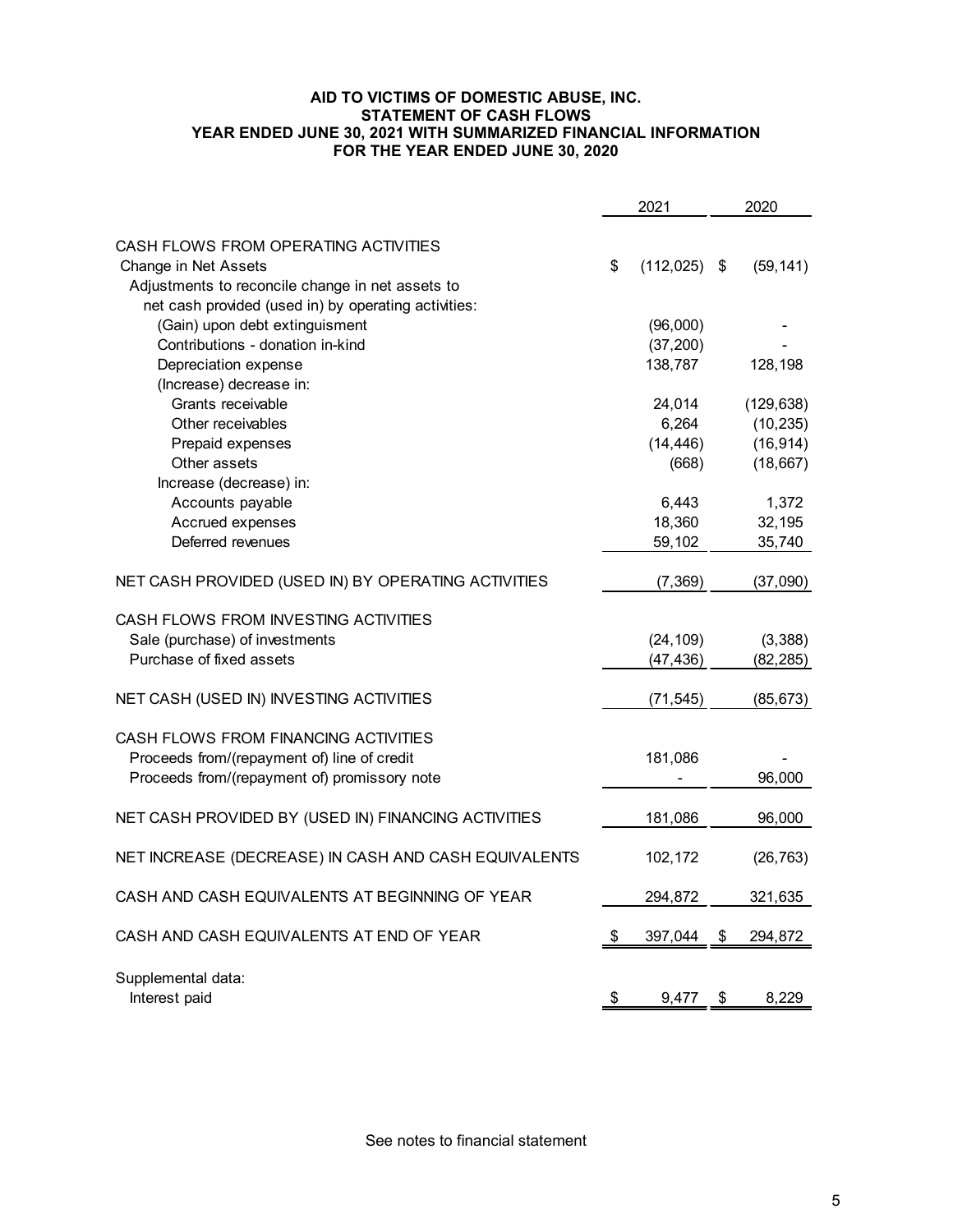### **AID TO VICTIMS OF DOMESTIC ABUSE, INC. STATEMENT OF FUNCTIONAL EXPENSES YEAR ENDED JUNE 30, 2021 WITH SUMMARIZED FINANCIAL INFORMATION FOR THE YEAR ENDED JUNE 30, 2020**

|                                      | Program |                          | General and |                              | Fund |                          | <b>Total All Expenses</b> |             |  |
|--------------------------------------|---------|--------------------------|-------------|------------------------------|------|--------------------------|---------------------------|-------------|--|
|                                      |         | Services                 |             | Administrative               |      | Raising                  | 2021                      | 2020        |  |
|                                      |         |                          |             |                              |      |                          |                           |             |  |
| Salaries                             | \$      | 1,691,200                | \$          | 57,214                       | \$   | 169,505                  | \$1,917,919               | \$1,878,298 |  |
| Payroll taxes and charges            |         | 135,318                  |             | 4,199                        |      | 12,975                   | 152,492                   | 146,110     |  |
| Other employee benefits              |         | 243,690                  |             | 6,013                        |      | 18,524                   | 268,227                   | 238,931     |  |
| Building maintenance and repairs     |         | 98,018                   |             | 4,712                        |      |                          | 102,730                   | 53,041      |  |
| <b>Utilities</b>                     |         | 46,857                   |             | 1,492                        |      | $\overline{a}$           | 48,349                    | 60,586      |  |
| Security                             |         | 15,643                   |             | 2,487                        |      |                          | 18,130                    | 33,323      |  |
| Client food and supplies             |         | 164,776                  |             | 886                          |      | 128                      | 165,790                   | 105,416     |  |
| Storage rental                       |         | 4,733                    |             | 277                          |      |                          | 5,010                     | 2,987       |  |
| Rent                                 |         | 70,640                   |             | 43,093                       |      | $\overline{a}$           | 113,733                   | 125,940     |  |
| Postage                              |         | 2,520                    |             | 196                          |      | 240                      | 2,956                     | 1,977       |  |
| Printing                             |         | 535                      |             | 53                           |      | $\overline{\phantom{0}}$ | 588                       | 4,889       |  |
| Telephone and internet               |         | 43,945                   |             | 1,377                        |      | 70                       | 45,392                    | 35,889      |  |
| <b>Public relations</b>              |         | 10,139                   |             | 31                           |      | 911                      | 11,081                    | 11,730      |  |
| Office supplies                      |         | 14,544                   |             | 2,558                        |      | 103                      | 17,205                    | 16,705      |  |
| IT Hardware & Software               |         | 23,908                   |             | 949                          |      | 1,461                    | 26,318                    | 4,439       |  |
| Program supplies                     |         | 38,992                   |             |                              |      |                          | 38,992                    | 57,483      |  |
| Equipment rental and maintenance     |         | 18,185                   |             | 1,348                        |      | 159                      | 19,692                    | 21,383      |  |
| Transportation                       |         | 14,197                   |             | 604                          |      | 156                      | 14,957                    | 34,835      |  |
| Direct assistance                    |         | 262,169                  |             | $\overline{a}$               |      | $\overline{\phantom{0}}$ | 262,169                   | 155,299     |  |
| Consulting and professional service  |         | 38,118                   |             | 2,694                        |      |                          | 40,812                    | 47,624      |  |
| Payroll service charges              |         | 27,614                   |             | 3,068                        |      |                          | 30,682                    | 35,266      |  |
| Insurance                            |         | 70,972                   |             | 4,472                        |      |                          | 75,444                    | 71,604      |  |
| Staff development                    |         | 1,820                    |             | 1                            |      |                          | 1,821                     | 983         |  |
| Travel and conferences               |         | 6,419                    |             | $\overline{\phantom{0}}$     |      |                          | 6,419                     | 21,595      |  |
| Memberships and subscriptions        |         | 7,423                    |             | 710                          |      |                          | 8,133                     | 4,174       |  |
| Licenses and fees                    |         | 5,158                    |             | 381                          |      |                          | 5,539                     | 4,748       |  |
| Bank charges and processing fees     |         | 150                      |             | 30                           |      | 4,549                    | 4,729                     | 4,118       |  |
| Interest expense                     |         | 8,560                    |             | 917                          |      |                          | 9,477                     | 8,229       |  |
| Fundraising campaigns                |         | $\overline{\phantom{0}}$ |             | $\qquad \qquad \blacksquare$ |      | 5,479                    | 5,479                     | 5,260       |  |
| Miscellaneous                        |         | 1,453                    |             | 9                            |      | $\overline{\phantom{0}}$ | 1,462                     | 7,595       |  |
| Special events - noncash prizes      |         |                          |             |                              |      | 5,607                    | 5,607                     | 4,688       |  |
| Special events - rent/facility costs |         |                          |             |                              |      | 10,685                   | 10,685                    | 21,718      |  |
| Special events - food and beverages  |         |                          |             |                              |      | 919                      | 919                       | 1,149       |  |
| Special events - entertainment       |         |                          |             |                              |      | 9,640                    | 9,640                     | 4,487       |  |
| Special events - other direct costs  |         |                          |             |                              |      | 34,111                   | 34,111                    | 26,242      |  |
| Total expenses before depreciation   |         | 3,067,696                |             | 139,771                      |      | 275,222                  | 3,482,689                 | 3,258,741   |  |
| Depreciation                         |         | 124,908                  |             | 13,879                       |      |                          | 138,787                   | 128,198     |  |
| Total expenses                       |         | 3,192,604                | \$          | 153,650                      | \$   | 275,222                  | 3,621,476                 | 3,386,939   |  |

Less direct costs reported net of special event revenue (60,962) (58,284) Expenses reported on statement of activities  $\frac{\$ 3,560,514}{\$ 3,328,655}$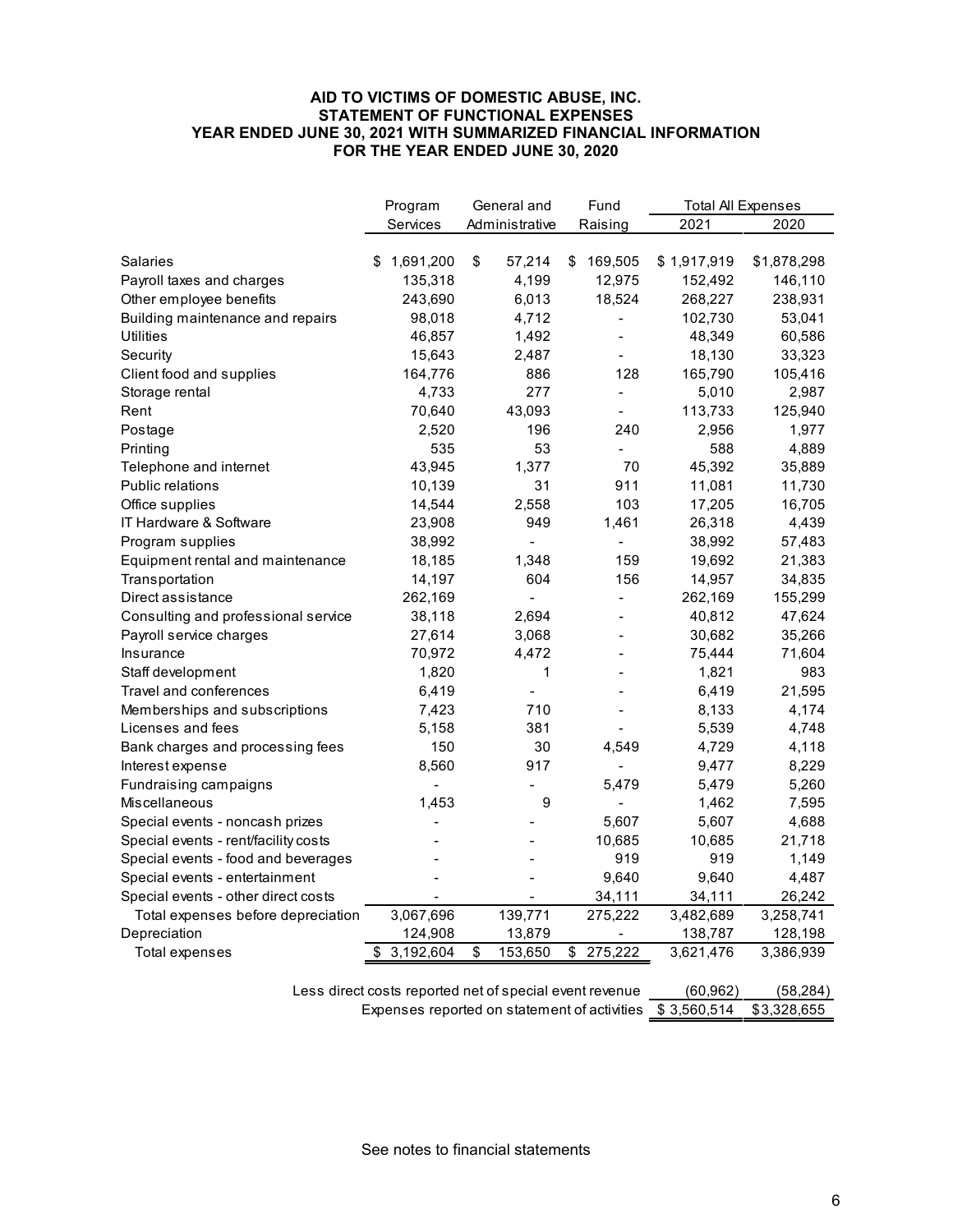### **AID TO VICTIMS OF DOMESTIC ABUSE, INC. NOTES TO FINANCIAL STATEMENTS**

### **NOTE 1 – SUMMARY OF SIGNIFICANT ACCOUNTING POLICIES**

The following is a summary of the significant accounting policies of Aid to Victims of Domestic Abuse, Inc.

#### Nature of the Organization's Activity

Aid to Victims of Domestic Abuse, Inc. (the "Organization") operates a center in the Southern Palm Beach County area. The agency provides emergency shelter for victims of domestic violence and their children. In addition, the Organization provides counseling services, prevention programs, and community education to the general public. In March 2005, the Organization began a transitional living program for victims where they can stay up to two years.

During the fiscal year ended June 30, 2021, approximately 64% of the Organization's funding came from various federal, state and county agencies and local municipalities as contracted for services. If funding policies and/or amounts of funding were to be substantially reduced by these agencies in future contracts, the operations of the Organization could be significantly affected in the future.

#### Financial Statement Presentation

The Organization is required to report information regarding its financial position and activities according to two classes of net assets: net assets without donor restrictions and net assets with donor restrictions. In addition, the Organization is required to present a statement of cash flows.

Contributions received are recorded as support with or without donor restrictions depending on the existence and/or nature of any donor restrictions. In addition, the Organization recognizes only those contributed services, which are provided by individuals possessing "specialized skills". Restricted contributions whose restrictions are met in the same reporting period are treated as unrestricted contributions.

The financial statements include certain prior year summarized comparative information in total but not by net asset class. Such information does not include sufficient detail to constitute a presentation in conformity with accounting principles generally accepted in the United States of America. Accordingly, such information should be read in conjunction with the Organization's financial statements for the fiscal year ended June 30, 2020, from which the summarized information was derived.

### Cash and Cash Equivalents

For purposes of reporting cash flows, the Organization considers all money market funds with an original maturity of three months or less to be cash equivalents.

Financial instruments that potentially subject the Organization to concentrations of credit risk consist principally of cash deposits. Accounts at each institution are insured by the Federal Deposit Insurance Corporation (FDIC) up to \$250,000. At times, such accounts may be in excess of the FDIC insurance limits.

### Investments

Investments in marketable securities with readily determinable fair values and all investments in debt securities are reported at their fair values in the statement of financial position. Unrealized gains and losses are included in the change in net assets. Investment income and gains restricted by a donor are reported as increases in unrestricted net assets if the restrictions are met (either by passage of time or by use) in the reporting period in which the income and gains are recognized.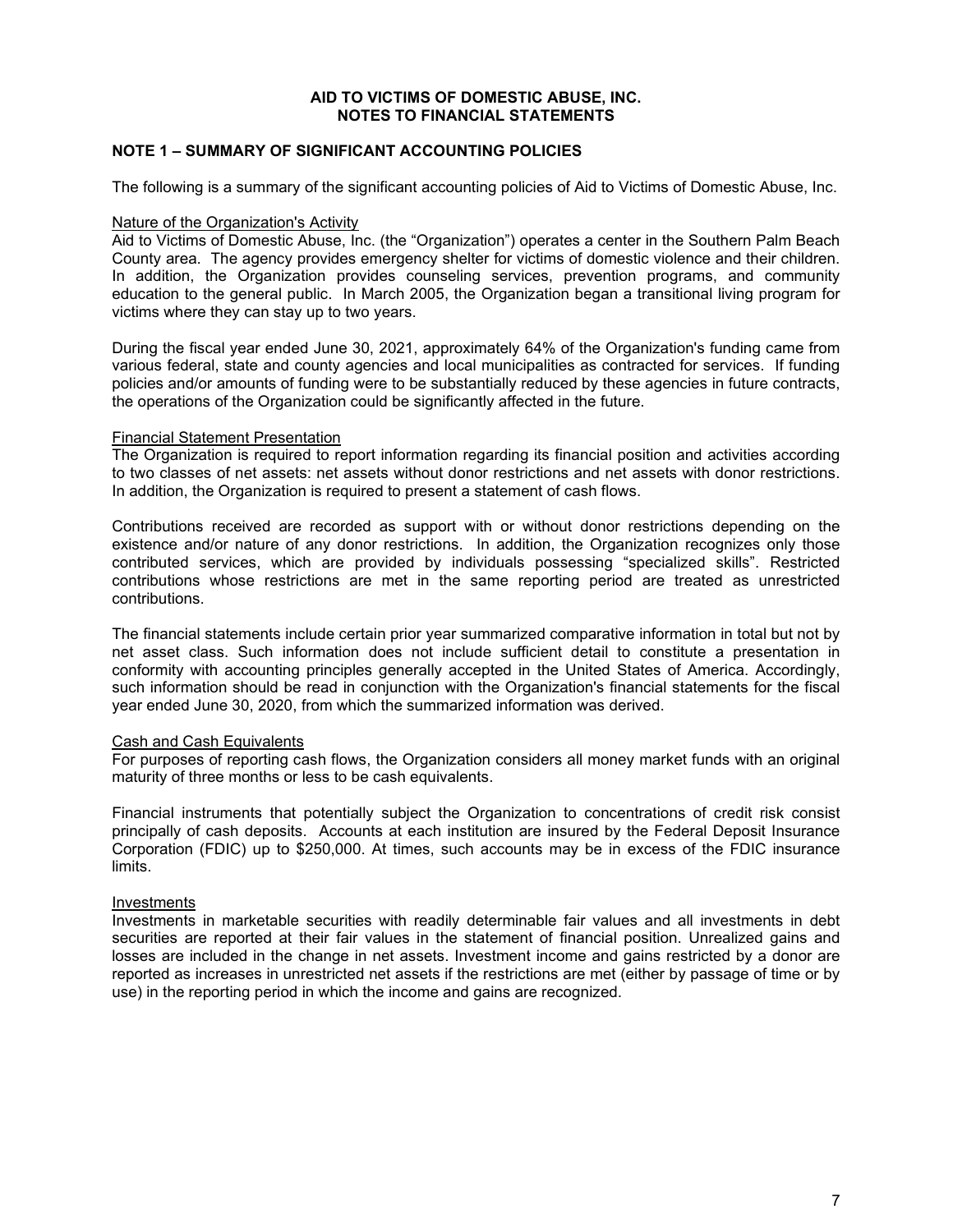# **NOTE 1 – SUMMARY OF SIGNIFICANT ACCOUNTING POLICIES (Continued)**

#### Promises to Give

Unconditional promises to give are recognized as revenues or gains in the period received and as assets, decreases of liabilities, or expenses depending on the form of the benefits received. Unconditional promises to give non-cash assets that are expected to be received in future years are recorded at the present value of the expected fair value of the underlying non-cash assets expected to be received. The discounts on those amounts are computed using a risk-free interest rate applicable to the years in which the promises are received. Amortization of the discounts is included in contribution revenue. Any changes in the expected fair value of underlying non-cash assets are reported as increases and decreases in contribution revenue in the period the change occurs. Conditional promises to give are recognized when the conditions on which they depend are substantially met.

#### Accounts Receivable

Accounts receivable are unconditional promises to give or unsecured amounts due from grantors on cost reimbursement or performance grants. Management believes that all outstanding accounts receivable are collectible in full, therefore, no allowance for uncollectible receivables has been provided.

#### Donated Use of Assets and Donated Services

The estimated fair value of the free use of assets owned by others and the estimated fair value of contributed services of individuals with special skills over which the Organization exercises control, and which constitutes an enhancement to the normal program or services that would not otherwise be performed by paid personnel, the amount of which is clearly measurable, are also recorded and reflected in the accompanying financial statements.

#### Fixed Assets

Property and equipment are stated at cost, if purchased by the Organization or at fair value at the date of the gift, if received as a donation. Donations are reported as without donor restrictions unless the donor has restricted the donated asset to a specific purpose. Assets donated with explicit restrictions regarding their use and contributions of cash that must be used to acquire property and equipment are reported as with donor restrictions. Absent donor stipulations regarding how long those donated assets must be maintained, the Organization reports expirations of donor restrictions when the donated or acquired assets are placed in service as instructed by the donor. The Organization reclassifies net assets with donor restriction to net assets without donor restrictions at that time. Those assets donated with donor stipulations regarding permanent restrictions for a certain use are included as assets with donor restrictions.

Major additions, which materially increase the value of the property, are capitalized and depreciated over the life of the asset. Maintenance and repairs are charged to expense as incurred. Depreciation expense has been computed using the straight-line method over useful lives ranging from 5 to 30 years. The Organization follows the practice of capitalizing all expenditures for land, buildings and equipment in excess of \$1,000.

### Allocation of Common Costs

The costs of providing the various programs and other activities have been detailed in the statement of functional expenses and summarized on a functional basis in the statement of activities. Costs which are associated with a specific function are charged directly to that function. The remaining costs are allocated to different functions based on management's methodology as follows:

| Common cost                        | Method of allocation                |
|------------------------------------|-------------------------------------|
| Salaries and related               | Time and Effort                     |
| Life Enrichment Center and related | <b>Full Time Employee Occupants</b> |
| Other common costs                 | 10% Admin; 90% Program.             |

#### Income Taxes

The Organization is incorporated in the state of Florida as a nonprofit organization and has also elected federal tax-exempt status under I.R.C. Section 501(c)(3).

The Organization's Form 990, Return of Organization Exempt from Income Tax, for the years ended 2018, 2019, and 2020 are subject to examination by the Internal Revenue Service, generally for three years after they were filed.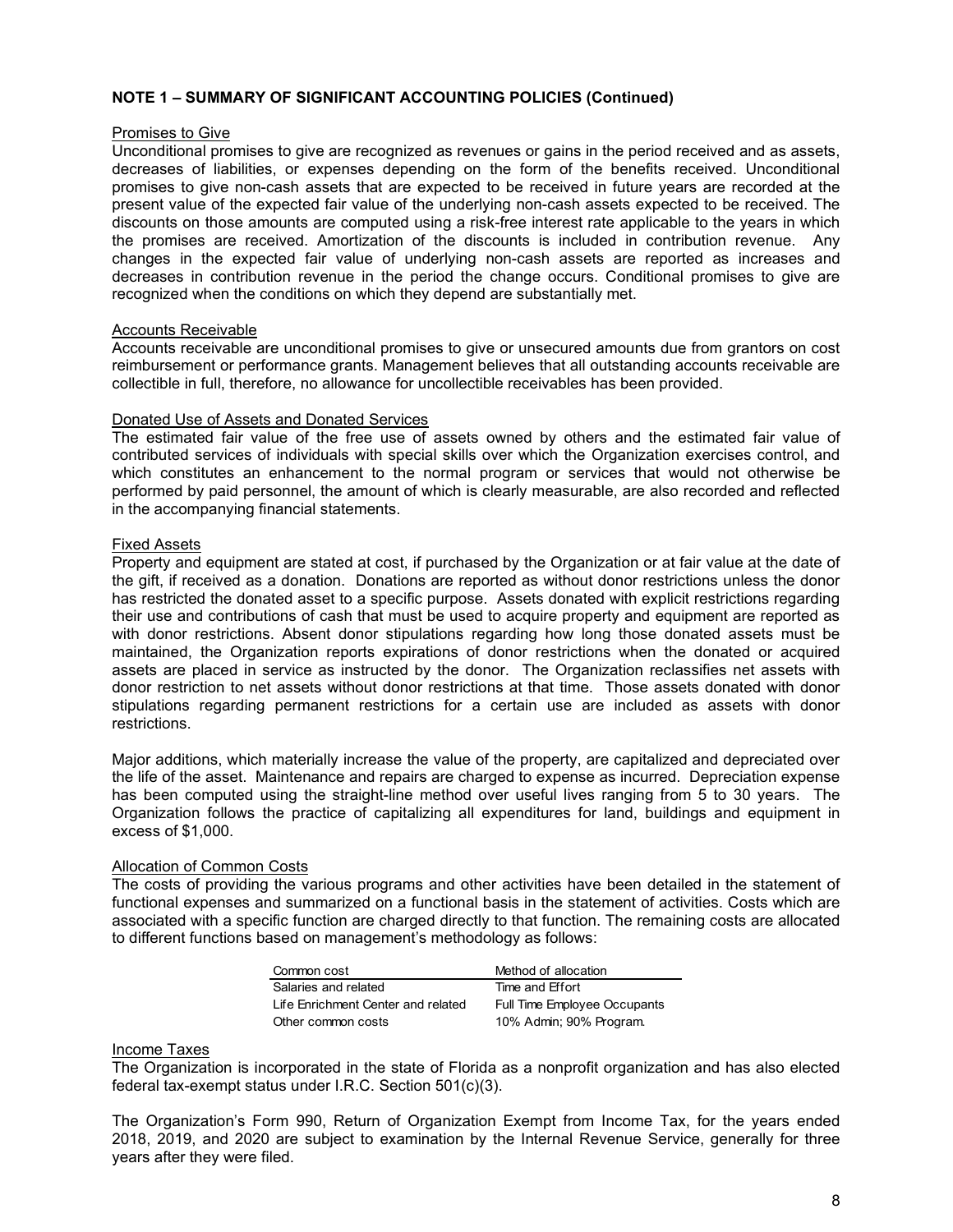# **NOTE 1 – SUMMARY OF SIGNIFICANT ACCOUNTING POLICIES (Continued)**

### Use of Estimates in the Preparation of Financial Statements

The preparation of financial statements in conformity with generally accepted accounting principles requires management to make estimates and assumptions that affect certain reported amounts and disclosures. Accordingly, actual results could differ from those estimates.

# **NOTE 2 – NET ASSETS WITH DONOR RESTRICTIONS**

Net assets with donor restrictions are as follows at June 30:

|                                    | 2021 |                |    | 2020    |
|------------------------------------|------|----------------|----|---------|
| Life enrichment center             | S    | 106.275        | \$ | 106.275 |
| Direct assistance for participants |      | 49.094         |    | 73,432  |
| Commit to change program           |      | -              |    | 7.777   |
| Transitional housing               |      | $\blacksquare$ |    | 17,326  |
| Welcome basket items               |      |                |    | 1,000   |
| Emergency shelter                  |      | 10.000         |    |         |
| Outreach services                  |      | 21.109         |    |         |
| Total donor restricted net assets  |      | 186.478        | S  | 205.810 |

Net assets released from restrictions during the fiscal year ended June 30,

|                                    | 2021 |        |     | 2020                     |
|------------------------------------|------|--------|-----|--------------------------|
| Victim advocate salary             |      |        | S   | 1.234                    |
| Direct assistance for participants |      | 73.431 |     | 57,166                   |
| Commit to change program           |      | 7.778  |     | 6,793                    |
| Transitional housing               |      | 17,326 |     | $\overline{\phantom{0}}$ |
| Welcome basket items               |      | 1.000  |     |                          |
| Emergency shelter                  |      |        |     | 5,000                    |
| Anne's STEPS program               |      |        |     | 2,030                    |
| Total                              |      | 99.535 | \$. | 72.223                   |

# **NOTE 3 – PROPERTY AND EQUIPMENT**

The following summarizes property and equipment at June 30:

|                                   | 2021 |           |   | 2020      |
|-----------------------------------|------|-----------|---|-----------|
| Land                              | \$   | 111.261   | S | 111,261   |
| Construction in process           |      | 20,000    |   | 12,029    |
| Buildings and improvements        |      | 2,839,244 |   | 2,822,025 |
| Equipment                         |      | 259,275   |   | 199,828   |
| Vehicles                          |      | 58,658    |   | 58,658    |
| Furniture and fixtures            |      | 160,454   |   | 160,454   |
| Total property and equipment      |      | 3,448,892 |   | 3,364,255 |
| Less accumulated depreciation     |      | 1,087,141 |   | 948.354   |
| Total property and equipment, net |      | 2,361,751 |   | 2,415,901 |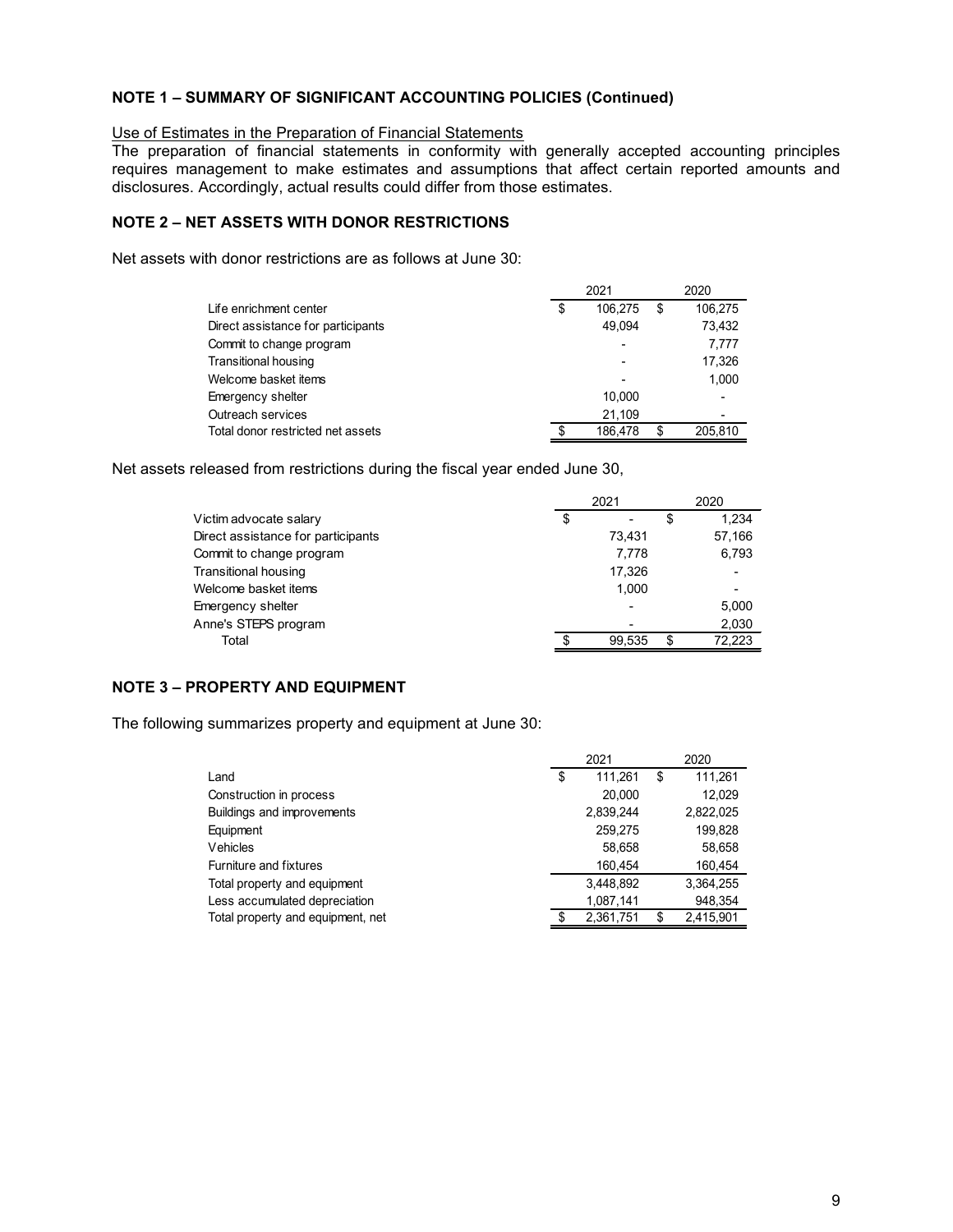## **NOTE 4 – INVESTMENTS**

|              | 2021             |                  |                |               |         | 2020       |                  |  |                  |
|--------------|------------------|------------------|----------------|---------------|---------|------------|------------------|--|------------------|
|              | Quoted prices in |                  |                |               |         |            | Quoted prices in |  |                  |
|              |                  |                  | active markets |               |         |            |                  |  |                  |
|              |                  | for identical    |                | for identical |         |            |                  |  |                  |
|              | Fair Value       | assets (Level 1) |                |               |         | Fair Value |                  |  | assets (Level 1) |
| Bond funds   | \$<br>86.897     | \$               | 86.897         | \$            | 73.981  | \$         | 73,981           |  |                  |
| Equity funds | 59.940           |                  | 59,940         |               | 48.748  |            | 48,748           |  |                  |
|              | 146.837          | \$               | 146.837        |               | 122.729 | S          | 122.729          |  |                  |

The following is a summary of investments and their fair value measurements and levels within the fair value hierarchy of those measurements at June 30:

# **NOTE 5 – GRANTS AND OTHER FUNDING**

The following is a summary of grants and other funding for the fiscal year ended June 30:

|                                                         | 2021            | 2020            |
|---------------------------------------------------------|-----------------|-----------------|
| City of Boynton Beach                                   | 5,117           | \$<br>8,575     |
| Florida Coalition Against Domestic Violence and Florida |                 |                 |
| Department of Children and Families                     |                 |                 |
| <b>Child Protective Investigations</b>                  | 77,017          | 72,983          |
| Domestic Violence Services                              | 746,528         | 632,949         |
| Economic Justice                                        |                 | 83,533          |
| <b>Engaging Men</b>                                     |                 | 62,707          |
| <b>Transportation and Participant Needs</b>             |                 | 28,011          |
| <b>Future Without Violence</b>                          | 11,967          | 175             |
| OVW Sexual Assault                                      | 45,446          | 36,833          |
| OVW Transitional Housing                                | 139,223         | 95,585          |
| PBC Emergency Solutions Grant                           | 87,757          | 65,513          |
| PBC Community Development Block Grant                   | 21,230          | 32,109          |
| U. S. Department of Justice - Legal Assistance Grant    | 30,673          | 33,746          |
| U. S. Department of Justice - Engaging Men              | 107,481         |                 |
| U. S. Department of Justice Victims of Crime Act        | 554,491         | 427,223         |
| <b>Total Federal and State grants</b>                   | 1,826,930       | 1,579,942       |
|                                                         |                 |                 |
| City of Boca Raton                                      | 27,500          | 27,500          |
| Palm Beach County (PBC) Board of County Commissioners   | 288,862         | 275,885         |
| <b>PBC Youth Services</b>                               | 101,665         | 96,817          |
| Tow n of Palm Beach United Way                          | 163,809         | 142,206         |
| United Way agencies                                     | 84,411          | 60,210          |
| Other local grants                                      | 21,372          |                 |
| <b>Total other grants</b>                               | 687,619         | 602,618         |
|                                                         |                 |                 |
| <b>Total grants</b>                                     | \$<br>2,514,549 | \$<br>2,182,560 |

Certain contracts require that the Organization match other funds with the contract revenues. Although most of the contracts are on a different fiscal period than the Organization, the unreimbursed amount of expenses exceeded the matching requirements of the related contracts. These contracts are renegotiated annually, and some have terms that do not coincide with the June 30 fiscal year of the Organization.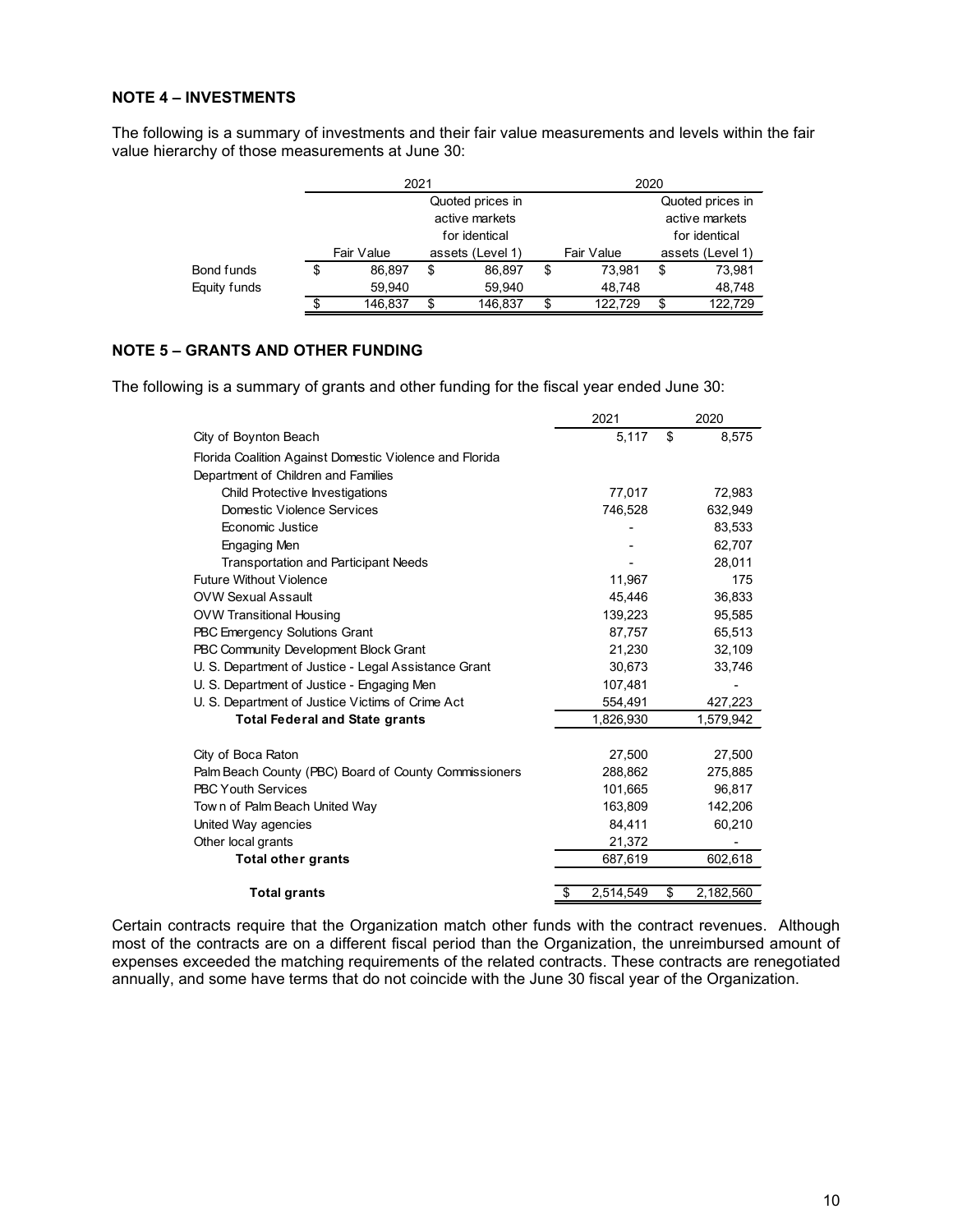## **NOTE 6 – SPECIAL EVENTS**

During the fiscal year ended June 30, 2021, the Organization held several special fund-raising events. The following summarizes those activities:

|                    | 2021     | 2020      |
|--------------------|----------|-----------|
| Gross support      | 176.860  | 190.446   |
| Less: direct costs | (60.962) | (58, 284) |
| Net support        | 115.898  | 132,162   |

### **NOTE 7 – EMPLOYEE BENEFITS PLAN**

Employees of the Organization are eligible to establish their own Tax-Deferred Annuity (TDA), a tax deferred retirement program, created under Section 403(b) of the Internal Revenue Code.

Effective May 1, 2002, the Board of Directors established a Thrift Plan for eligible employees. In order to be eligible, the employee must have obtained the age of 21 and have completed one year of service with the Organization. All employees who were employed prior to May 1, 2002 were eligible for the plan. The plan is administered by Mutual of America in New York.

The value of an individual account attributable to employer contributions is vested as follows:

| <b>Years of Service</b> | <b>Percent Vested</b> |
|-------------------------|-----------------------|
| $0 - 1$                 | 0%                    |
|                         | 33%                   |
| 2                       | 66%                   |
| 3 or more               | $100\%$               |

Effective July 1, 2004, the Board passed a resolution to terminate funding the Thrift Plan. The plan remains in existence and is maintained for the benefit of the employees. At that time, all employees in the plan became 100% vested.

### **NOTE 8 – DONATED SERVICES**

A substantial number of volunteers have donated significant amounts of their time in the Organization's program services. The estimated value of these services was \$14,561 and \$10,712 for the fiscal years ended June 30, 2021 and 2020, respectively. These services are considered non-professional and as such are not recorded in the financial statements.

### **NOTE 9 – LEASE COMMITMENTS**

In fiscal year 2020, the Organization moved its administrative offices and entered into an operating lease agreement. In fiscal year 2021, the lease was amended to lease an additional 1,100 square feet on the same property. The lease agreement includes periodic increases over the life of the lease. Future minimum lease payments over the life of the lease are as follows at June 30, 2021:

| Year Fnded |               |
|------------|---------------|
| June 30,   | Total         |
| 2022       | \$<br>147.319 |
| 2023       | 151.738       |
| 2024       | 156.290       |
| 2025       | 106,257       |
|            | 561,604       |

Rent expense was \$113,733 and \$125,940 for the fiscal years ended June 30, 2021 and 2020, respectively.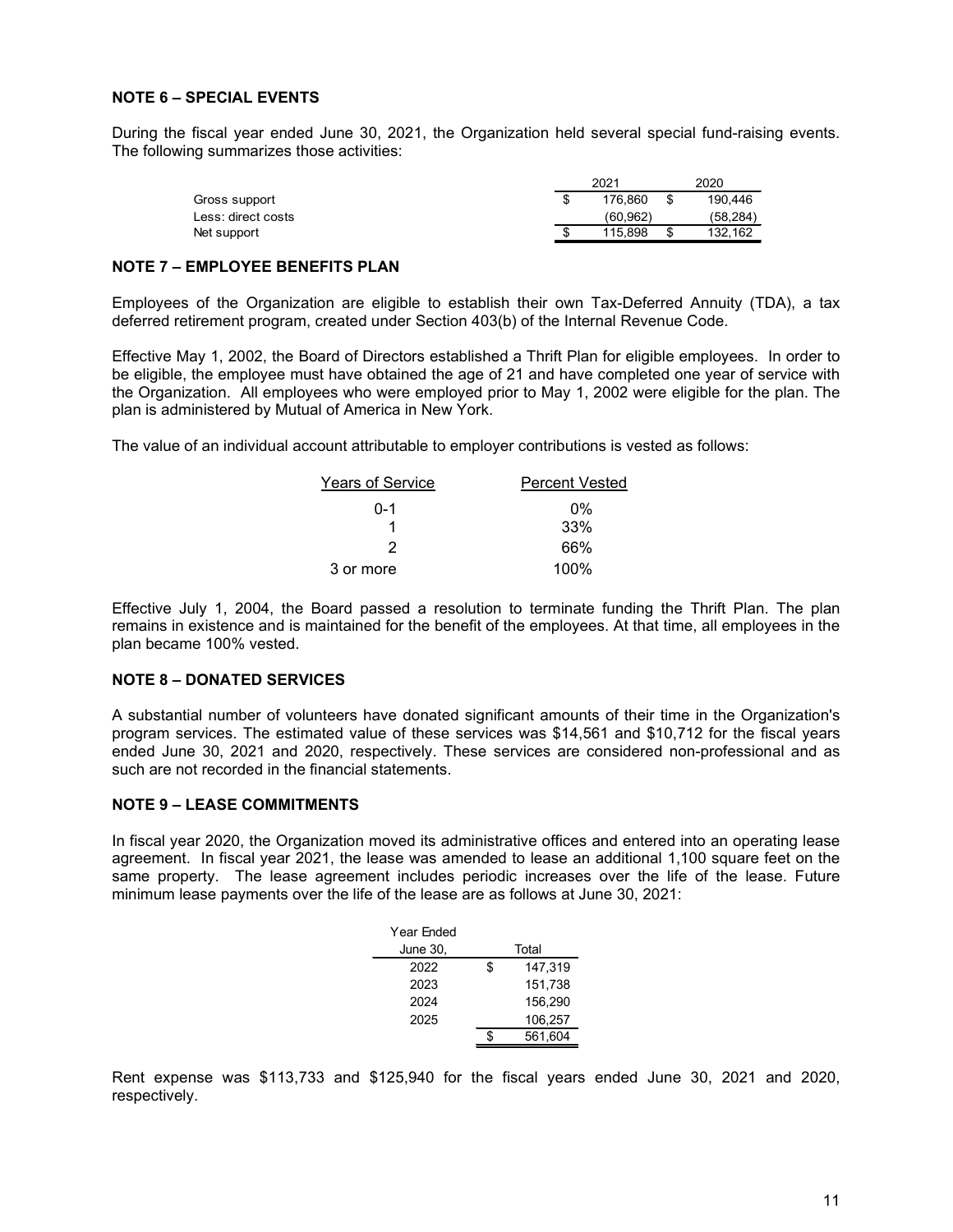# **NOTE 10 – COMPENSATED ABSENCES**

The Organization allows its employees to carry forward up to 40 hours of vacation time each year unless a written request for extension has been approved. As of June 30, 2021 and 2020, the Organization had accrued \$59,005 and \$57,589, respectively, in relation to this expense.

# **NOTE 11 – GRANT REQUIREMENTS**

During the fiscal years ended June 30, 2014, and June 30, 2015, the Organization received grant funds from the Florida Department of Children and Families ("DCF") to improve their emergency shelter. As part of the requirements placed on the Organization to receive the funds, DCF retained certain rights on the assets acquired with the grant funds. DCF provided \$582,540 towards the improvements and retained a security interest in the form of a mortgage for a term of 20 years from the date of completion of the project. The security interest will end on June 20, 2035.

## **NOTE 12 – AVAILABILITY AND LIQUIDITY**

The following represents the Organization's financial assets at June 30, reduced by amounts not available for general use within one year of June 30:

| Financial assets at June 30,                            | 2021          |    | 2020     |
|---------------------------------------------------------|---------------|----|----------|
| Cash and cash equivalents                               | \$<br>397.044 | \$ | 294.872  |
| <b>Investments</b>                                      | 146.837       |    | 122,729  |
| Grants and contributions receivable                     | 334,764       |    | 358,778  |
| Other receivables                                       | 4,550         |    | 10,814   |
| Total financial assets                                  | 883.195       |    | 787,193  |
| Less those unavailable for general expenditure within   |               |    |          |
| one year:                                               |               |    |          |
| Cash and cash equivalents with donor restrictions       | (186, 477)    |    | (86,255) |
| Financial assets available to meet general expenditures |               |    |          |
| over the next twelve months                             | 696.718       | S  | 700.938  |

The Organization is substantially supported by restricted contributions. Because a donor's restrictions require resources to be used in a particular manner or in a future period, the Organization, must maintain sufficient resources to meet those responsibilities to its donors. Thus, financials assets may not be available for general expenditure within one year. As part of the Organization's liquidity management, it has a policy to structure its financial assets to be available as its general expenditures, liabilities, and other obligations come due. In the event of an unanticipated liquidity need, the Organization, could draw upon the amount available on its line of credit as further discussed in Note 13.

# **NOTE 13 – LINE OF CREDIT**

On January 26, 2011, the Organization entered into a revolving line of credit agreement with a bank in the amount of \$300,000, secured by substantially all of the Organization's assets, with no fixed maturity date. On June 1, 2015, the agreement was amended to increase the principal from \$300,000 to \$500,000. The line carries a variable interest rate based upon one percent over the prime rate. The line of credit carries a term note conversion option for a period up to sixty months at any time, upon written notice to the Organization. As of June 30, 2021, the Organization has \$331,086 outstanding on the line of credit and \$168,914 available.

### **NOTE 14 – GAIN UPON DEBT EXTINGUISHMENT**

On May 2, 2020, the Organization entered into a promissory note agreement (the "Loan") with TD Bank, N.A. pursuant to Coronavirus Aid, Relief, and Economic Security Act ("CARES Act'). The Organization borrowed \$96,000 in relation to the agreement. During fiscal year 2021, the Organization applied for and was granted loan forgiveness in full under the CARES Act. The loan forgiveness is presented as gain upon debt extinguishment on the statement of activities in fiscal year 2021.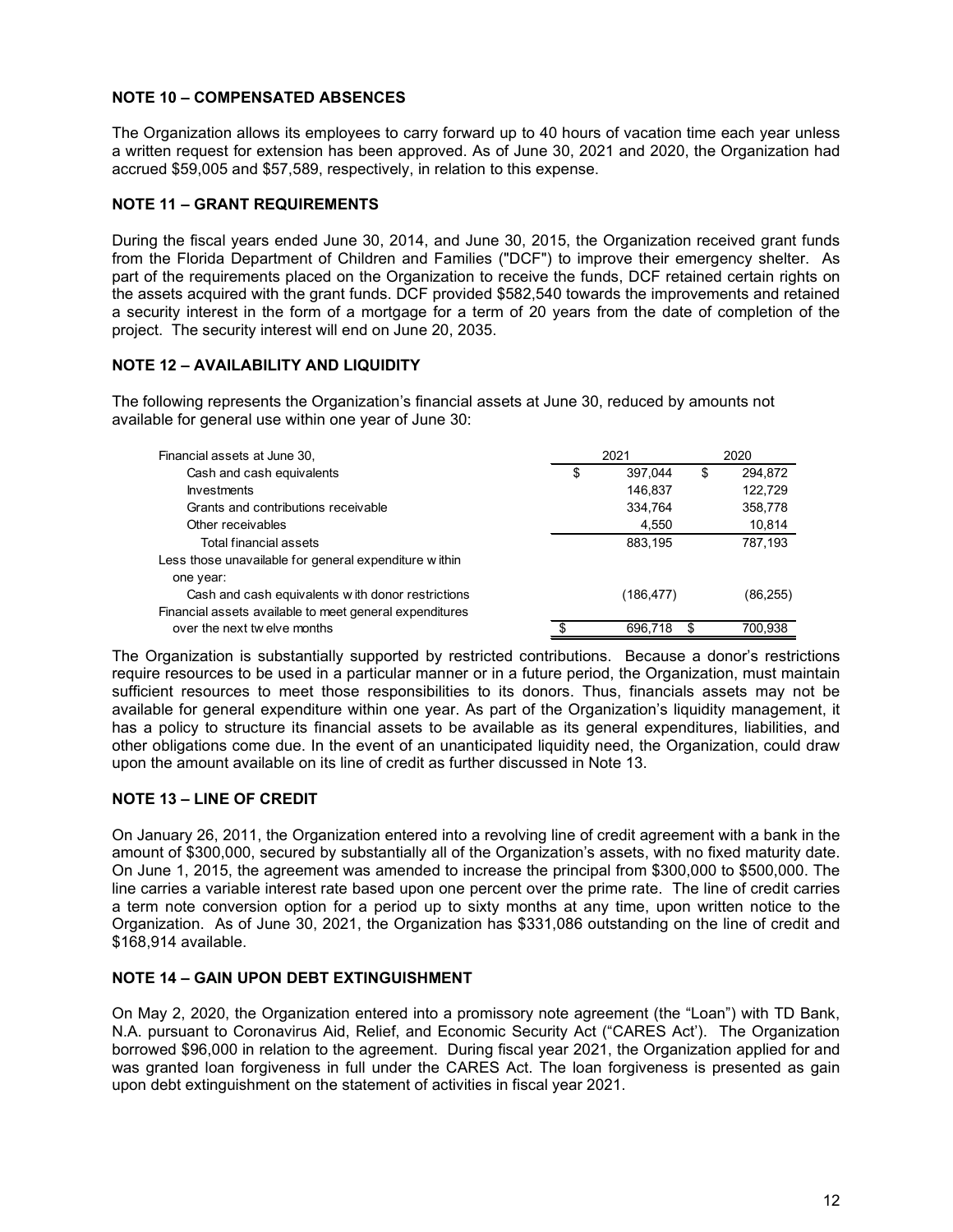# **NOTE 15 – SUBSEQUENT EVENTS**

There have been no significant subsequent events after June 30, 2021. Subsequent events have been evaluated through November 10, 2021, which is the date the financial statements were available to be issued. Events occurring after that date have not been evaluated to determine whether a change in the financial statements would be required.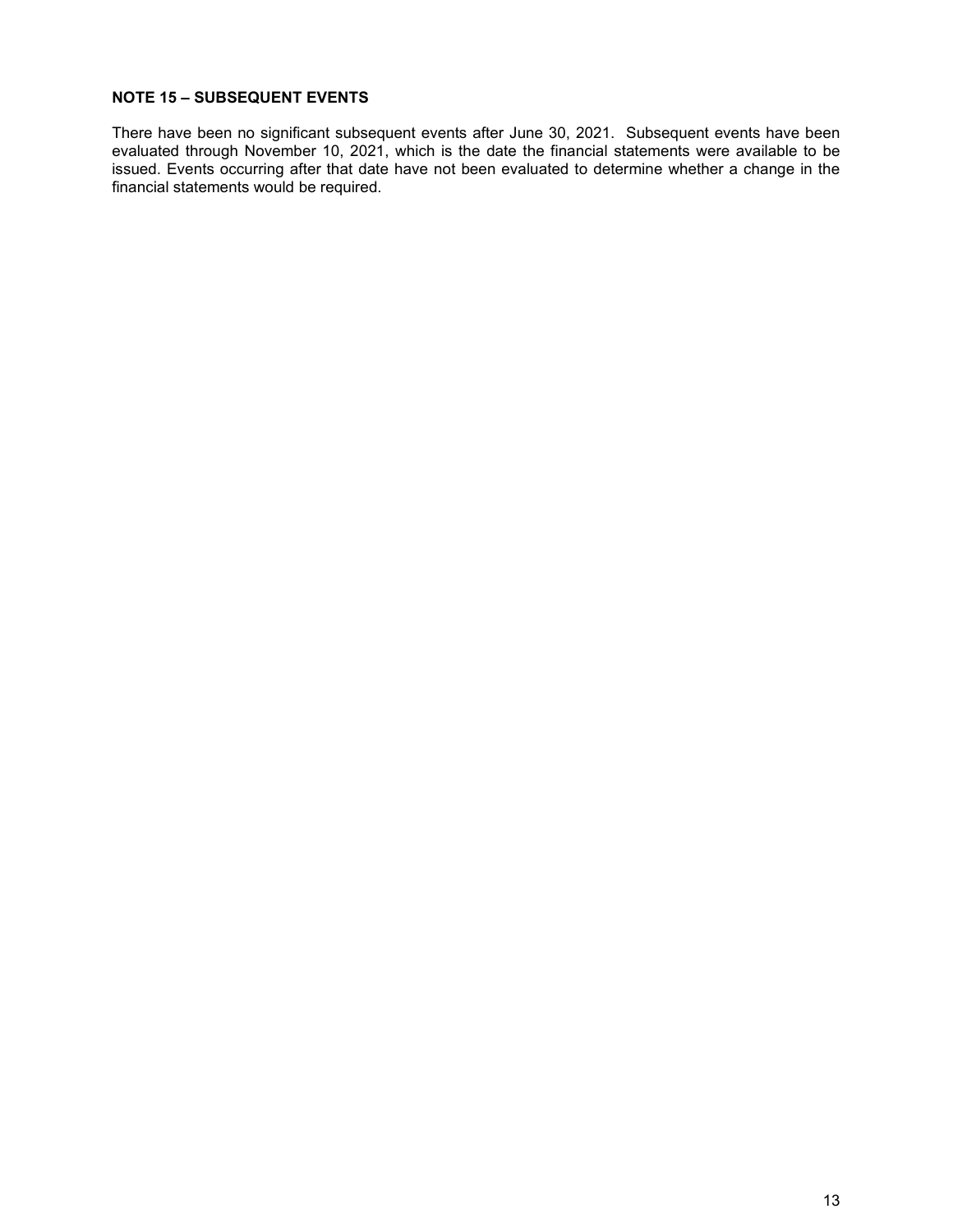#### **AID TO VICTIMS OF DOMESTIC ABUSE, INC. SCHEDULE OF EXPENDITURES OF FEDERAL AWARDS AND STATE FINANCIAL ASSISTANCE FOR THE FISCAL YEAR ENDED JUNE 30, 2021**

| Federal/State Agency,                                               | <b>CFDA/</b>  | Contract            |                      |
|---------------------------------------------------------------------|---------------|---------------------|----------------------|
| Pass-through Entity,                                                | <b>CSFA</b>   | Grant               | <b>Federal/State</b> |
| Federal Program/State Project Title                                 | <b>Number</b> | Number              | <b>Expenditures</b>  |
| <b>FEDERAL AGENCY</b>                                               |               |                     |                      |
| U.S. Department of Housing and Urban Development                    |               |                     |                      |
| Pass-through programs from:                                         |               |                     |                      |
| Palm Beach County, Florida:                                         |               |                     |                      |
| <b>Emergency Shelter Grants Program</b>                             | 14.231        | R2019-1268          | 7,076<br>\$          |
| <b>Emergency Shelter Grants Program</b>                             | 14.231        | R2020-1544          | 80,681               |
| Palm Beach County, Florida:                                         |               |                     |                      |
| Community Development Block Grant                                   | 14.218        | R2020-1461          | 21,230               |
| City of Boynton Beach, Florida:                                     |               |                     |                      |
| Community Development Block Grant                                   | 14.218        | R <sub>19</sub> -82 | 1,782                |
| Community Development Block Grant                                   | 14.218        | R21-070             | 3,335                |
| Total U.S. Department of Housing and Urban Development              |               |                     | 114,104              |
| U.S. Department of Health and Human Services                        |               |                     |                      |
| Pass-through programs from:                                         |               |                     |                      |
| Florida Department of Children and Families                         |               |                     |                      |
| Temporary Assistance to Needy Families                              | 93.558        | LN037               | 217,958              |
| Family Violence Prevention and Services                             | 93.671        | LN037               | 214,269              |
| COVID-19 Family Violence Prevention and Services                    | 93.671        | LN037               | 59,336               |
| Total U.S. Department of Health and Human Services                  |               |                     | 491,563              |
| U.S. Department of Justice                                          |               |                     |                      |
| Direct programs:                                                    |               |                     |                      |
| <b>Transitional Housing Assistance</b>                              | 16.736        | 2016-WH-AX-007      | 139,223              |
| <b>Engaging Men</b>                                                 | 16.888        | 2015-CY-AX-4002     | 107,481              |
| Pass-through programs from:                                         |               |                     |                      |
| <b>Futures Without Violence</b>                                     |               |                     |                      |
| OVW Technical Assistance Initiative                                 | 16.526        | 2019-TA-AX-K-002    | 11,967               |
| State of Florida Office of Attorney General                         |               |                     |                      |
| Victims of Crime Act Program                                        | 16.575        | VOCA-2019-00163     | 137,921              |
| Victims of Crime Act Program                                        | 16.575        | VOCA-2020-00634     | 395,392              |
| VOCA Economic Empow erment                                          | 16.575        | VOCA-2020-00634     | 21,178               |
| Legal Aid                                                           |               |                     |                      |
| OVW Legal Assistance for Victims                                    | 16.524        | 2019-X0275-FL-WL    | 30,673               |
| Palm Beach County Victim Services                                   |               |                     |                      |
| OVW - Sexual assault (SART)                                         | 16.590        | 2017-WE-AX-0034     | 45,873               |
| Total U.S. Department of Justice                                    |               |                     | 889,708              |
| <b>TOTAL EXPENDITURES OF FEDERAL AWARDS</b>                         |               |                     | 1,495,375            |
| <b>STATE AGENCY</b>                                                 |               |                     |                      |
| Florida Department of Children & Families                           |               |                     |                      |
| Direct programs:                                                    |               |                     |                      |
| DCF Domestic Violence Trust Fund                                    | N/A           | LN037               | 254,965              |
| <b>DCF General Revenue</b>                                          | <b>N/A</b>    | LN037               | 77,017               |
| Total Florida Department of Children & Families                     |               |                     | 331,982              |
| TOTAL STATE FINANCIAL ASSISTANCE                                    |               |                     | 331,982              |
| TOTAL EXPENDITURES OF FEDERAL AWARDS AND STATE FINANCIAL ASSISTANCE |               |                     | 1,827,357<br>\$      |

See notes to schedule of expenditures of federal awards and state financial assistance.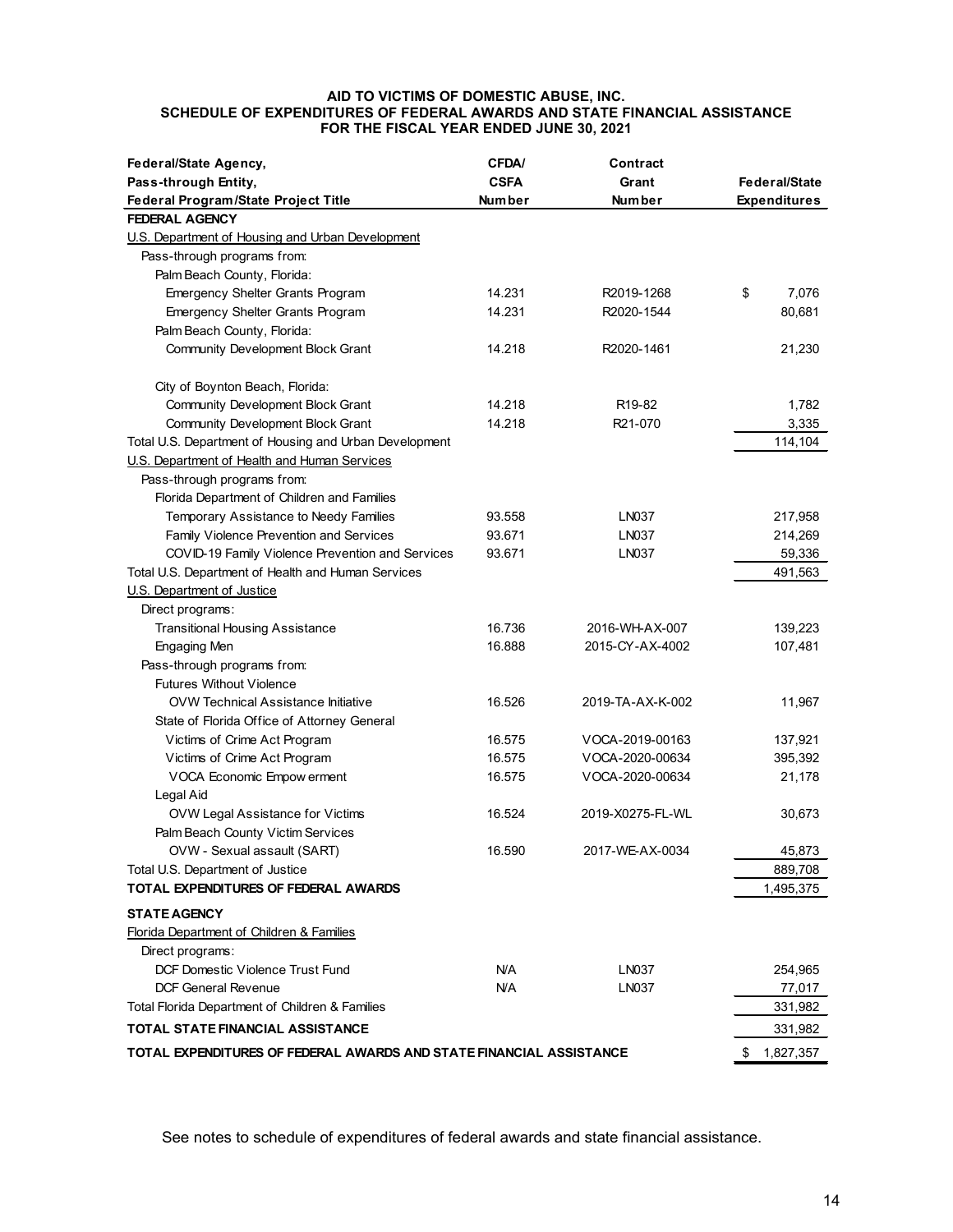### **AID TO VICTIMS OF DOMESTIC ABUSE, INC. NOTES TO SCHEDULE OF EXPENDITURES OF FEDERAL AWARDS PROGRAMS AND STATE FINANCIAL ASSISTANCE**

## **NOTE A – BASIS OF PRESENTATION**

The accompanying schedule of expenditures of federal and state financial assistance (the "Schedule") includes the federal and state grant activity of the Aid to Victims of Domestic Abuse, Inc., (the "Organization") for the fiscal year ended June 30, 2021. The information in this schedule is presented in accordance with the requirements of Title 2 U.S. *Code of Federal Regulations* (CFR) Part 200, *Uniform Administrative Requirements, Cost Principles, and Audit Requirements for Federal Awards* and Chapter 10.650, Rules of the Auditor General. Since the Schedule presents only a selected portion of the operations of the Organization, it is not intended to and does not present the financial position, changes in net assets, or cash flows of the Organization.

### **NOTE B – SUMMARY OF SIGNIFICANT ACCOUNTING POLICIES**

Expenditures reported on the schedule are reported on the accrual basis of accounting. Such expenditures are recognized following the cost principles contained in Title 2 U.S. *Code of Federal Regulations* (CFR) Part 200, *Uniform Administrative Requirements, Cost Principles, and Audit Requirements for Federal Awards* wherein certain types of expenditures are not allowable or are limited as to reimbursement. Additionally, it should be noted the Organization has elected to use the 10 percent *de minimis* indirect cost rate.

# **NOTE C – REVIEWS PERFORMED BY OTHER ORGANIZATIONS**

Reviews performed related to programs as of July 1, 2020 were as follows:

| Date:     | December 3, 2020                                                  |
|-----------|-------------------------------------------------------------------|
| Agency:   | Palm Beach County Department of Community Services                |
| Type:     | <b>Emergency Solutions Grant (ESG)</b>                            |
| Outcomes: | No findings or concerns                                           |
| Date:     | May 11, 2021                                                      |
| Agency:   | Department of Children & Families                                 |
| Type:     | Domestic Violence Program - DVP                                   |
| Outcomes: | One finding, no corrective action required                        |
| Date:     | June 1-4, 2021                                                    |
| Agency:   | Palm Beach County Department of Community Services                |
| Type:     | <b>Financial Assisted Agency Program</b>                          |
| Outcomes: | 9 of 9 systems were in compliance; No Findings                    |
| Date:     | June 28, 2021                                                     |
| Agency:   | Department of Children & Families                                 |
| Type:     | Domestic Violence Shelter Certification                           |
| Outcomes: | In compliance with certification requirements                     |
| Date:     | August 8, 2021                                                    |
| Agency:   | <b>Nonprofits First</b>                                           |
| Type:     | <b>Agency Certification</b>                                       |
| Outcomes: | 2021-22 Accreditation for Excellence in Nonprofit Management      |
| Date:     | August 24, 2021                                                   |
| Agency:   | Palm Beach County Department of Housing & Economic Sustainability |
| Type:     | <b>Community Development Block Grant (CDBG)</b>                   |
| Outcomes: | No findings or concerns                                           |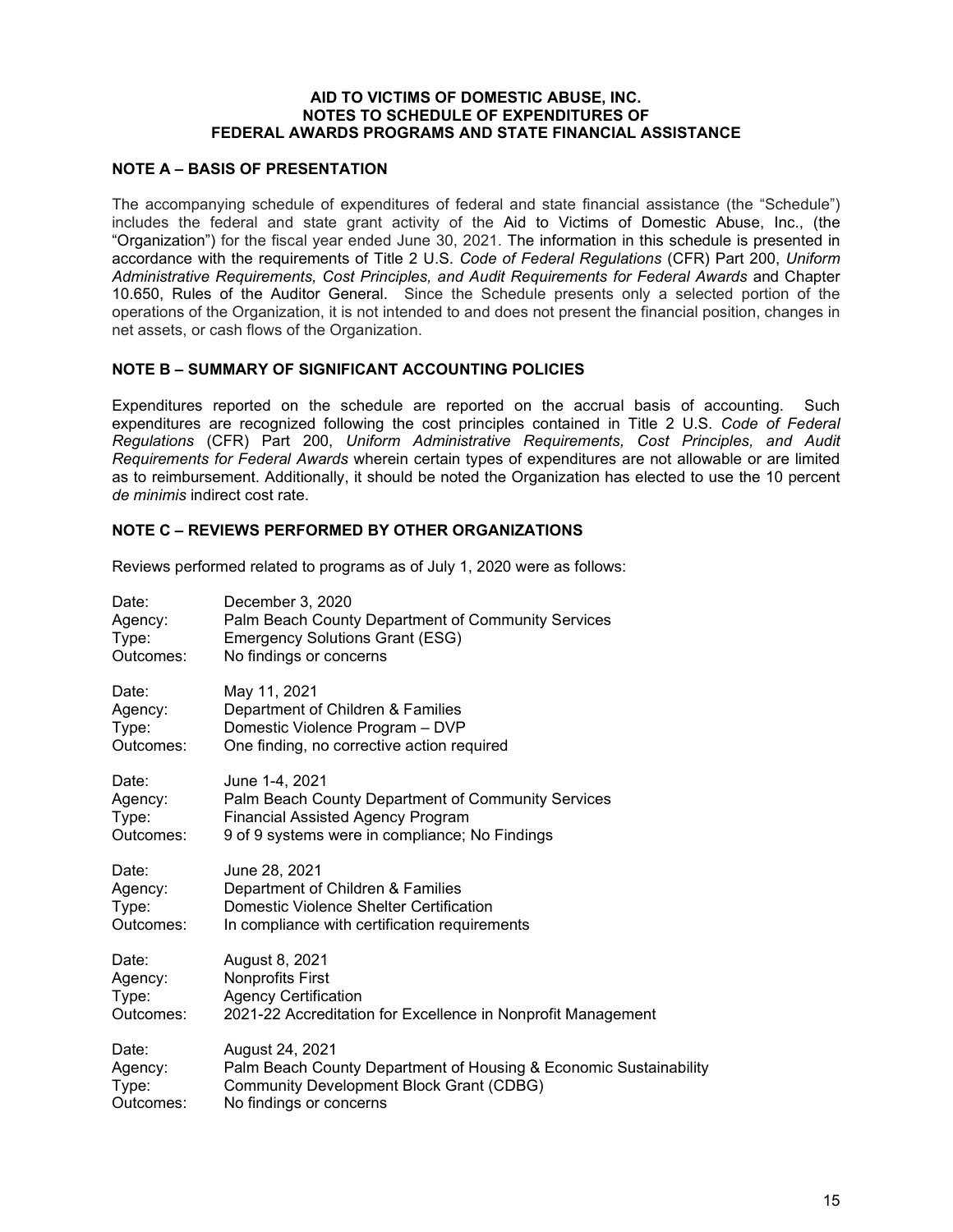

951 Yamato Road • Suite 280 Boca Raton, Florida 33431 (561) 994-9299 ▪ (800) 299-4728 Fax (561) 994-5823 www.graucpa.com

### **INDEPENDENT AUDITOR'S REPORT ON INTERNAL CONTROL OVER FINANCIAL REPORTING AND ON COMPLIANCE AND OTHER MATTERS BASED ON AN AUDIT OF FINANCIAL STATEMENTS PERFORMED IN ACCORDANCE WITH** *GOVERNMENT AUDITING STANDARDS*

Board of Directors Aid to Victims of Domestic Abuse, Inc. Delray Beach, Florida

We have audited, in accordance with the auditing standards generally accepted in the United States of America and the standards applicable to financial audits contained in *Government Auditing Standards* issued by the Comptroller General of the United States, the financial statements of Aid to Victims of Domestic Abuse, Inc. (a nonprofit organization) (the "Organization"), which comprise the statement of financial position as of June 30, 2021, and the related statements of activities, functional expenses and cash flows for the fiscal year then ended, and the related notes to the financial statements, and have issued our report thereon dated November 10, 2021.

## **Internal Control Over Financial Reporting**

In planning and performing our audit of the financial statements, we considered the Organization's internal control over financial reporting (internal control) to determine the audit procedures that are appropriate in the circumstances for the purpose of expressing our opinion on the financial statements, but not for the purpose of expressing an opinion on the effectiveness of the Organization's internal control. Accordingly, we do not express an opinion on the effectiveness of the Organization's internal control.

A *deficiency in internal control* exists when the design or operation of a control does not allow management or employees, in the normal course of performing their assigned functions, to prevent, or detect and correct, misstatements on a timely basis. A *material weakness* is a deficiency, or a combination of deficiencies, in internal control, such that there is a reasonable possibility that a material misstatement of the entity's financial statements will not be prevented, or detected and corrected on a timely basis. A *significant deficiency* is a deficiency, or a combination of deficiencies, in internal control that is less severe than a material weakness, yet important enough to merit attention by those charged with governance.

Our consideration of internal control was for the limited purpose described in the first paragraph of this section and was not designed to identify all deficiencies in internal control that might be material weaknesses or significant deficiencies. Given these limitations, during our audit we did not identify any deficiencies in internal control that we consider to be material weaknesses. However, material weaknesses may exist that have not been identified.

# **Compliance and Other Matters**

As part of obtaining reasonable assurance about whether the Organization's financial statements are free from material misstatement, we performed tests of its compliance with certain provisions of laws, regulations, contracts, and grant agreements, noncompliance with which could have a direct and material effect on the determination of financial statement amounts. However, providing an opinion on compliance with those provisions was not an objective of our audit, and accordingly, we do not express such an opinion. The results of our tests disclosed no instances of noncompliance or other matters that are required to be reported under *Government Auditing Standards*.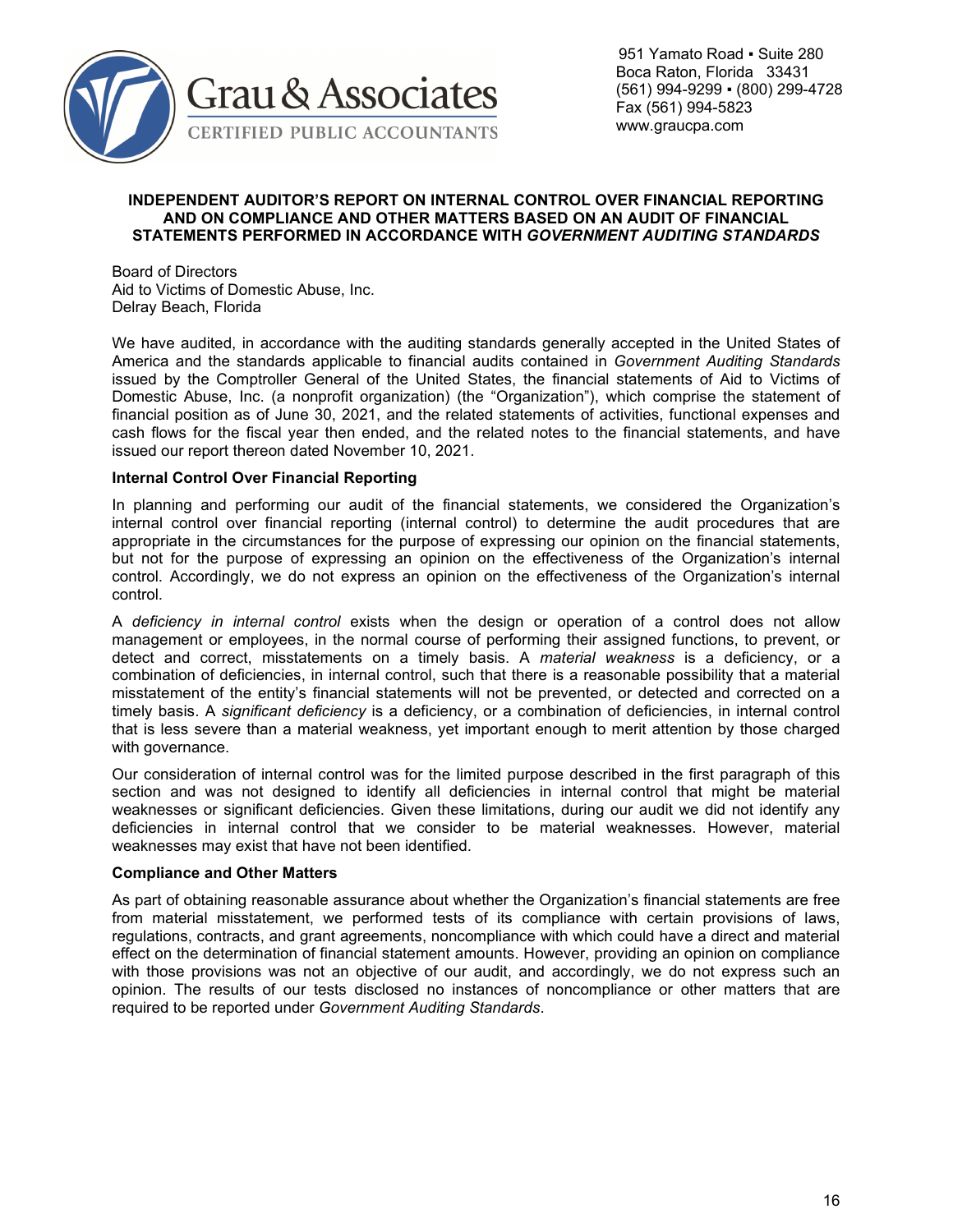# **Purpose of this Report**

The purpose of this report is solely to describe the scope of our testing of internal control and compliance and the results of that testing, and not to provide an opinion on the effectiveness of the Organization's internal control or on compliance. This report is an integral part of an audit performed in accordance with *Government Auditing Standards* in considering the organization's internal control and compliance. Accordingly, this communication is not suitable for any other purpose.

De nav & Association

November 10, 2021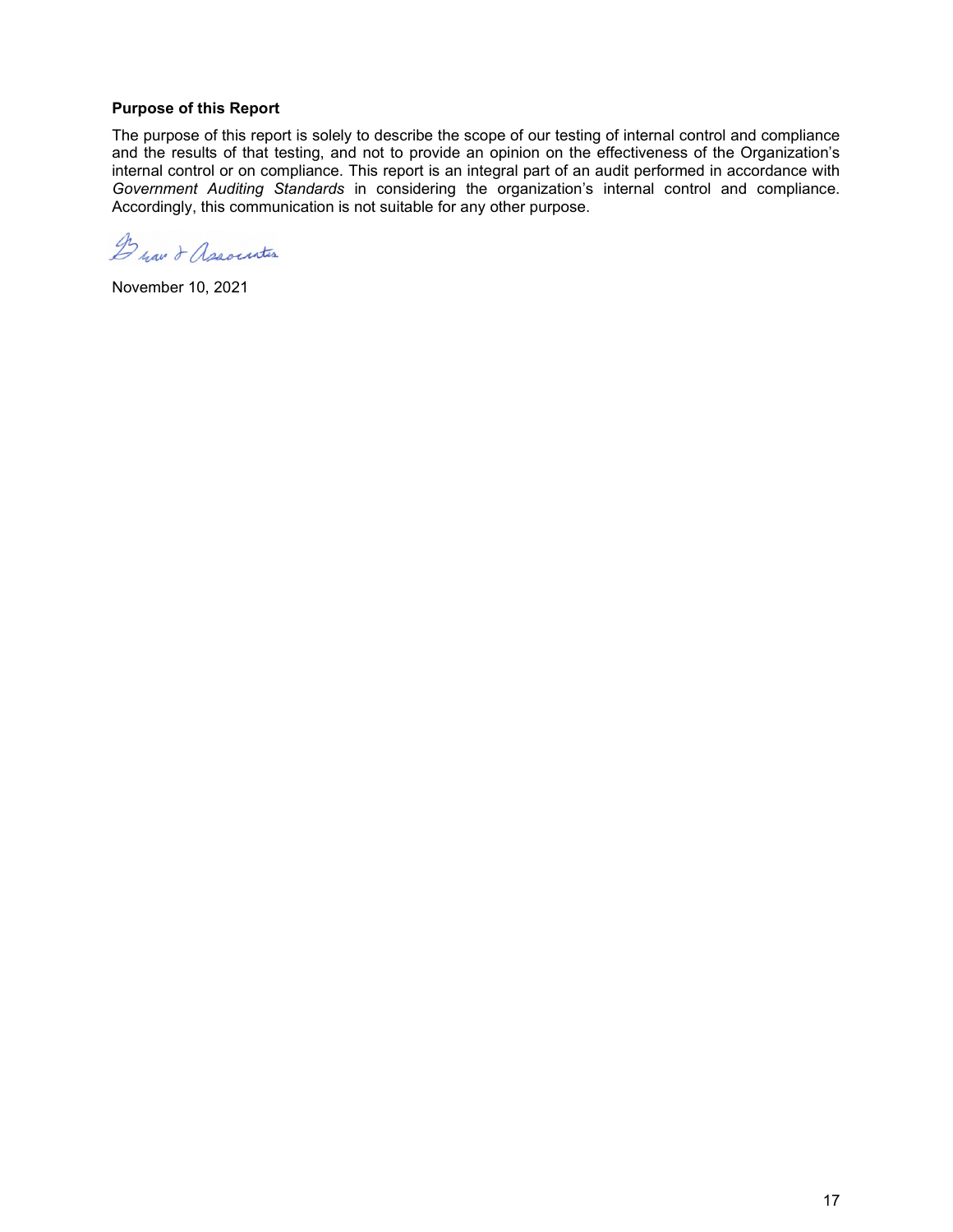

951 Yamato Road • Suite 280 Boca Raton, Florida 33431 (561) 994-9299 ▪ (800) 299-4728 Fax (561) 994-5823 www.graucpa.com

# **INDEPENDENT AUDITOR'S REPORT ON COMPLIANCE FOR EACH MAJOR PROGRAM AND ON INTERNAL CONTROL OVER COMPLIANCE REQUIRED BY THE UNIFORM GUIDANCE**

To the Board of Directors Aid to Victims of Domestic Abuse, Inc. Delray Beach, Florida

## **Report on Compliance for Each Major Federal Program and State Project**

We have audited Aid to Victims of Domestic Abuse, Inc.'s (a nonprofit organization) (the "Organization") compliance with the types of compliance requirements described in the *OMB Compliance Supplement*  that could have a direct and material effect on each of the Organization's major federal programs for the fiscal year ended June 30, 2021. The Organization's major federal programs are identified in the summary of auditor's results section of the accompanying schedule of findings and questioned costs.

### **Management's Responsibility**

Management is responsible for compliance with the requirements of laws, regulations, contracts, and grants applicable to its federal programs.

## **Auditor's Responsibility**

Our responsibility is to express an opinion on compliance for each of the Organization's major federal programs based on our audit of the types of compliance requirements referred to above. We conducted our audit of compliance in accordance with auditing standards generally accepted in the United States of America; the standards applicable to financial audits contained in *Government Auditing Standards*, issued by the Comptroller General of the United States; and the audit requirements of Title 2 U.S. *Code of Federal Regulations* Part 200, *Uniform Administrative Requirements, Cost Principles, and Audit Requirements for Federal Awards* (Uniform Guidance). Those standards and the Uniform Guidance require that we plan and perform the audit to obtain reasonable assurance about whether noncompliance with the types of compliance requirements referred to above that could have a direct and material effect on a major federal program occurred. An audit includes examining, on a test basis, evidence about the Organization's compliance with those requirements and performing such other procedures as we considered necessary in the circumstances.

We believe that our audit provides a reasonable basis for our opinion on compliance for each major federal program. However, our audit does not provide a legal determination of the Organization's compliance.

### **Opinion on Each Major Federal Program**

In our opinion, Aid to Victims of Domestic Abuse, Inc. complied, in all material respects, with the types of compliance requirements referred to above that could have a direct and material effect on each of its major federal programs for the fiscal year ended June 30, 2021.

### **Report on Internal Control Over Compliance**

Management of the Organization is responsible for establishing and maintaining effective internal control over compliance with the types of compliance requirements referred to above. In planning and performing our audit of compliance, we considered the Organization's internal control over compliance with the types of requirements that could have a direct and material effect on each major federal program to determine the auditing procedures that are appropriate in the circumstances for the purpose of expressing an opinion on compliance for each major federal program and to test and report on internal control over compliance in accordance with the Uniform Guidance, but not for the purpose of expressing an opinion on the effectiveness of internal control over compliance. Accordingly, we do not express an opinion on the effectiveness of the Organization's internal control over compliance.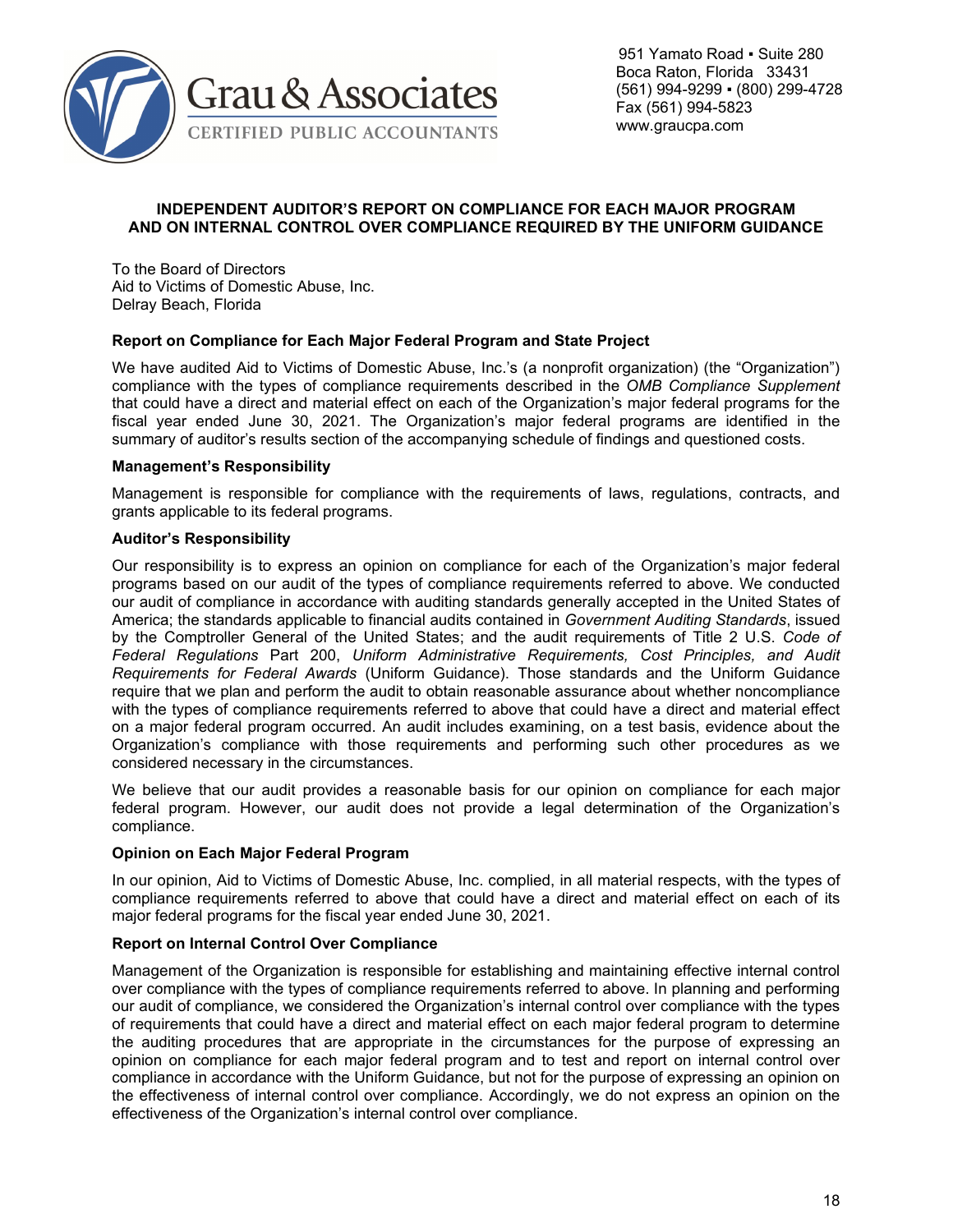A *deficiency in internal control over compliance* exists when the design or operation of a control over compliance does not allow management or employees, in the normal course of performing their assigned functions, to prevent, or detect and correct, noncompliance with a type of compliance requirement of a federal program on a timely basis. A *material weakness in internal control over compliance* is a deficiency, or combination of deficiencies, in internal control over compliance, such that there is a reasonable possibility that material noncompliance with a type of compliance requirement of a federal program will not be prevented, or detected and corrected, on a timely basis. A *significant deficiency in internal control over compliance* is a deficiency, or a combination of deficiencies, in internal control over compliance with a type of compliance requirement of a federal program that is less severe than a material weakness in internal control over compliance, yet important enough to merit attention by those charged with governance.

Our consideration of internal control over compliance was for the limited purpose described in the first paragraph of this section and was not designed to identify all deficiencies in internal control over compliance that might be material weaknesses or significant deficiencies. We did not identify any deficiencies in internal control over compliance that we consider to be material weaknesses. However, material weaknesses may exist that have not been identified.

The purpose of this report on internal control over compliance is solely to describe the scope of our testing of internal control over compliance and the results of that testing based on the requirements of the Uniform Guidance. Accordingly, this report is not suitable for any other purpose.

De yau & Association

November 10, 2021